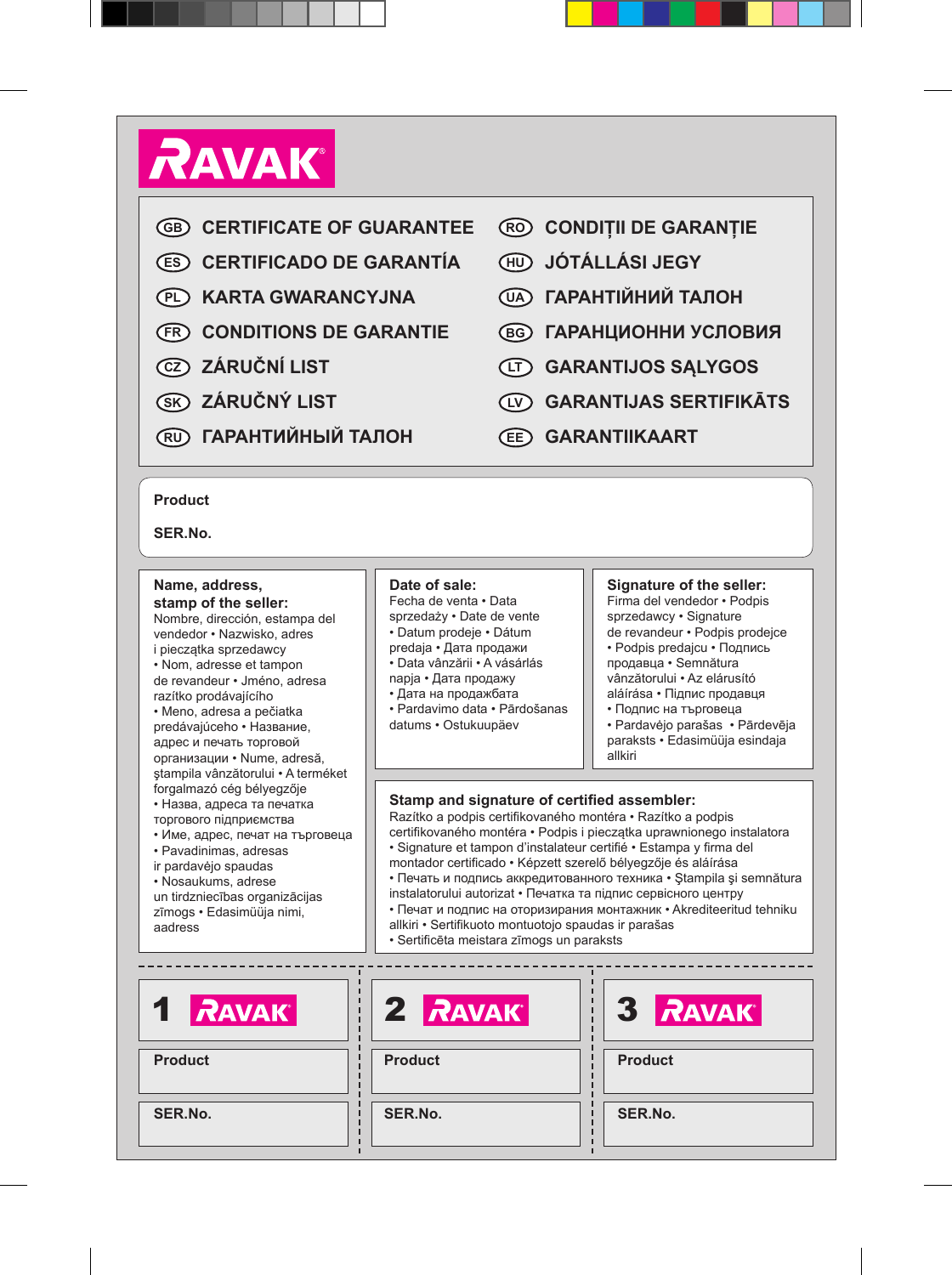### **GB CERTIFICATE OF GUARANTEE**

**RAVAK a.s.**, Obecnická 285, 261 01 Příbram I, CZ tel.: +420 318 427 111, fax: +420 318 427 278 e-mail: export@ravak.cz, web: www.ravak.com

The manufacturer offers warranty to their products under the following policies and legal conditions. The warranty may be claimed only with a properly completed warranty certificate. The product must be assembled in accordance with the assembly instructions and construction preparations description. The manufacturer offers an extended warranty above the terms stipulated in the Civil Code as amended. The manufacturer´s terms of warranty entitle the customer to repair, free of charge, of defects on purchased products. Rights from legal liability for defective products claimable under the warranty terms and conditions will expire if the claim has not been made during the warranty period. The warranty will be extended for the period for which the product will be under the complaint procedure if the complaint is recognized. The customer will be obliged to lodge claims from the warranty to the seller who is mentioned in the warranty certificate as "seller" or to use Ravak website: www.ravak.com. In your own interest, please make sure your warranty certificate is fully completed.

#### **Limits of the Warranty**

The warranty does not cover:

- defects caused by unprofessional installation inconsistent with the instructions and construction preparation
- defects caused by improper use or maintenance
- defects caused by limescale
- mechanical or other damage to the product in an unexpected situation (e.g., fire) or as a result of careless handling
- defects caused by the use of the product outside the bathroom in inappropriate or extreme conditions (e.g., in a sauna, outdoors, etc.).

#### **Warranty period**

The warranty period will start on the date the buyer receives the product, which is referred to in the warranty certificate as the "date of sale", or from the time the product has been put into service by a certified person or company (if the date of start of service is within three days from receiving the product).

The standard warranty period will be 24 months for RAVAK products listed in the printed materials (RAVAK price list, RAVAK Collection and RAVAK PROFI catalogues) unless stated otherwise:

- in the SUPERNOVA series, the manufacturer provides a 10-year warranty on the Antiblock technical solution based on its tested minimum life span of up to 1 000 000 opening cycles.
- \*/ The life span of consumer goods (sealing strips, magnets, drip rails) may be shorter.
- \*\*/ Validity of the extended warranty for faucets is conditioned by the use of protective strainers at the water inlet to the faucet to trap dirt from the pipes and by the use of a water filtration device for a minimum particle size of 300 μm installed at the inlet to the apartment/house. The maximum recommended operating temperature at the faucet inlet is 65 °C. The maximum recommended operating pressure at the faucet inlet is 0.5 MPa.
- \*\*\*/ The 10-year warranty for acrylic bathtubs is conditioned by usage of the original support system for individual bathtub types.
- \*\*\*\*/ A 25-year warranty covers all fixed construction parts of stainless steel channel. A 3-year warranty covers replaceable parts of the stainless steel channel.
- \*\*\*\*\*/ A 10-year warranty covers all fixed construction parts of the installation modules. A 3-year warranty covers their replaceable parts.
- \*\*\*\*\*\*\*/ Plastic shower channels and floor drains (or fixed built-in parts) come with a 6-year warranty. Replaceable parts of the plastic shower channel and floor drain are covered by a 3-year warranty.

#### **Recommendations**

The warranty certificate and the sales receipt - and potentially also documents relating to the professional installation of the product - should be kept in a safe place for the whole duration of the warranty.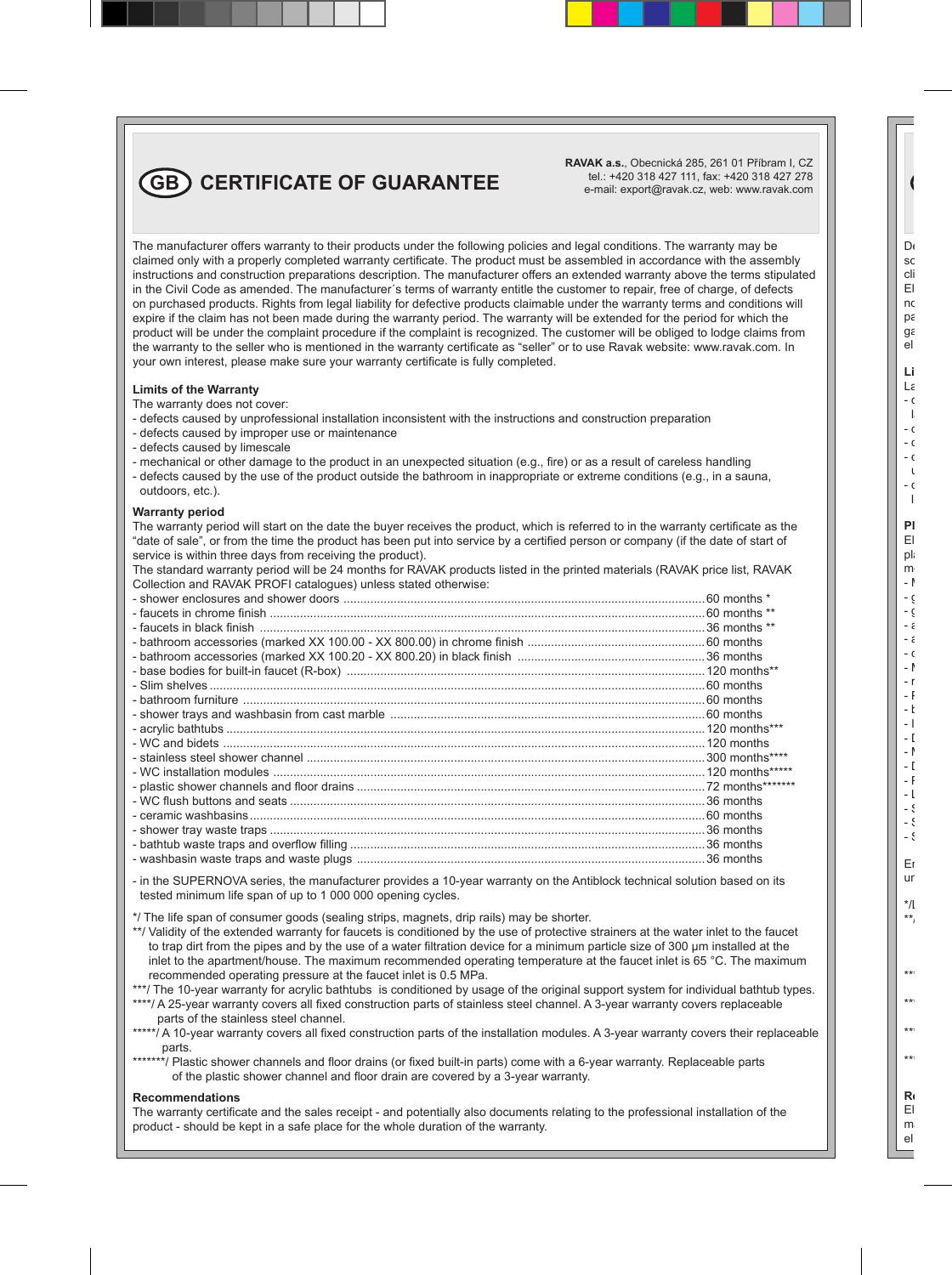$\binom{ES}{ES}$  CONDICIONES DE GARANTÍA

**RAVAK a.s.**, Obecnická 285, 261 01 Příbram I, CZ tel.: +420 318 427 111, fax: +420 318 427 278 e-mail: export@ravak.cz, web: www.ravak.com

De acuerdo a las normas legales y mas abajo indicadas condiciones otorga el fabricante garantía prolongada. La garantía es válida solamente siempre cuando es debidamente rellenado el certificado de garantía. La garantía otorgada por el fabricante autoriza al cliente para la reparación gratuita de defectos del adquirido producto.

El derecho de responsabilidad por los defectos en objetos que se rigen por el plazo de garantía, queda anulado si la reclamación no se ha presentado durante el plazo de garantía. El plazo de garantía se prolonga por el tiempo durante el cuál estaba el producto pasando por el proceso de reclamación en casos que ha sido la reclamación aceptada como legítima. El cliente tiene que aplicar la garantía en el centro de venta indicado en el certificado de garantía en el apartado "Seller". El cliente debe observar y procurar que el certificado de garantía sea debidamente rellenado.

#### **Limitación (nulidad) de la garantía**

La garantía no es aplicable para:

- defectos causados por una instalación inexperta, no conforme con lo indicado en las instrucciones de instalación y sin atender a las disposiciones de la construcción
- defectos causados por un uso o mantenimiento inadecuado
- defectos causados por la acumulación de cal
- daños mecánicos o de otro tipo ocasionados al producto en una situación inesperada (p. ej., un incendio) o como resultado de una manipulación poco cuidadosa
- defectos causados por el uso del producto fuera del baño en condiciones inapropiadas o extremas (p. ej., en una sauna, al aire libre, etc.).

#### **Plazos de garantía**

El plazo de garantía se cuenta a partir del día indicado en el certificado de garantía como la fecha de venta ("Date of sale"). Los plazos de garantía para los productos RAVAK citados en catálogos RAVAK Collection y RAVAK PROFI suelen ser 24 meses, a menos que se indique lo contrario.

En virtud de los resultados logrados durante un test sobre la durabilidad mínima cerca de 1 000 000 aberturas el productor ofrece una garantía de diez aňos para la solución técnica Antiblock.

\*/La vida útil de los efectos de consumo (cintas de estaquillad, imanes, gotas) puede ser más corta.

- \*\*/ La validez de la garantía ampliada para los grifos está condicionada por el uso de tamices en la entrada del agua en el grifo para atrapar la suciedad de las tuberías y por el uso de un dispositivo de filtración de agua para partículas de un tamaño mínimo de 300 μm colocado en la entrada del agua al apartamento/casa. La temperatura máxima de funcionamiento recomendada en la entrada del grifo es de 65 °C. La presión máxima de funcionamiento recomendada en la entrada del grifo es de 0,5 MPa.
- \*\*\*/ La condición para la validéz de la garantía de 10 años para la serie de bańeras Inspiration es el uso del correspondiente soporte del tipo de bańera o la instalación de la bańera dentro del soporte de poliester suministrados por RAVAK s. a.
- \*\*\*\*/ Garantía de 25 ańos se aplica a las piezas de construcción fijos de desagües de acero inoxidable. El período de garantía para las piezas reemplazables de Desagües es 3 ańos.
- \*\*\*\*\*/ Garantía de 10 años se aplica a las piezas de construcción fijos de los módulos de instalación. Garantía para las piezas reemplazables es de 3 ańos.
- \*\*\*\*\*\*/ La garantía de 6 años cubre partes fijas de desagües de plástico y sumideros. Las piezas reemplazables de los mismos están sujetos a una garantía de 3 años.

#### **Recomendaciones**

El certificado de garantía y el justificante de compra (eventualmente tambien el justificante de su instalación profesional) debe almasenarse cuidadosamente durante todo el periodo de la validéz de la garantía. En caso de reclamación tendrá Ud. que presentar el original de estos documentos!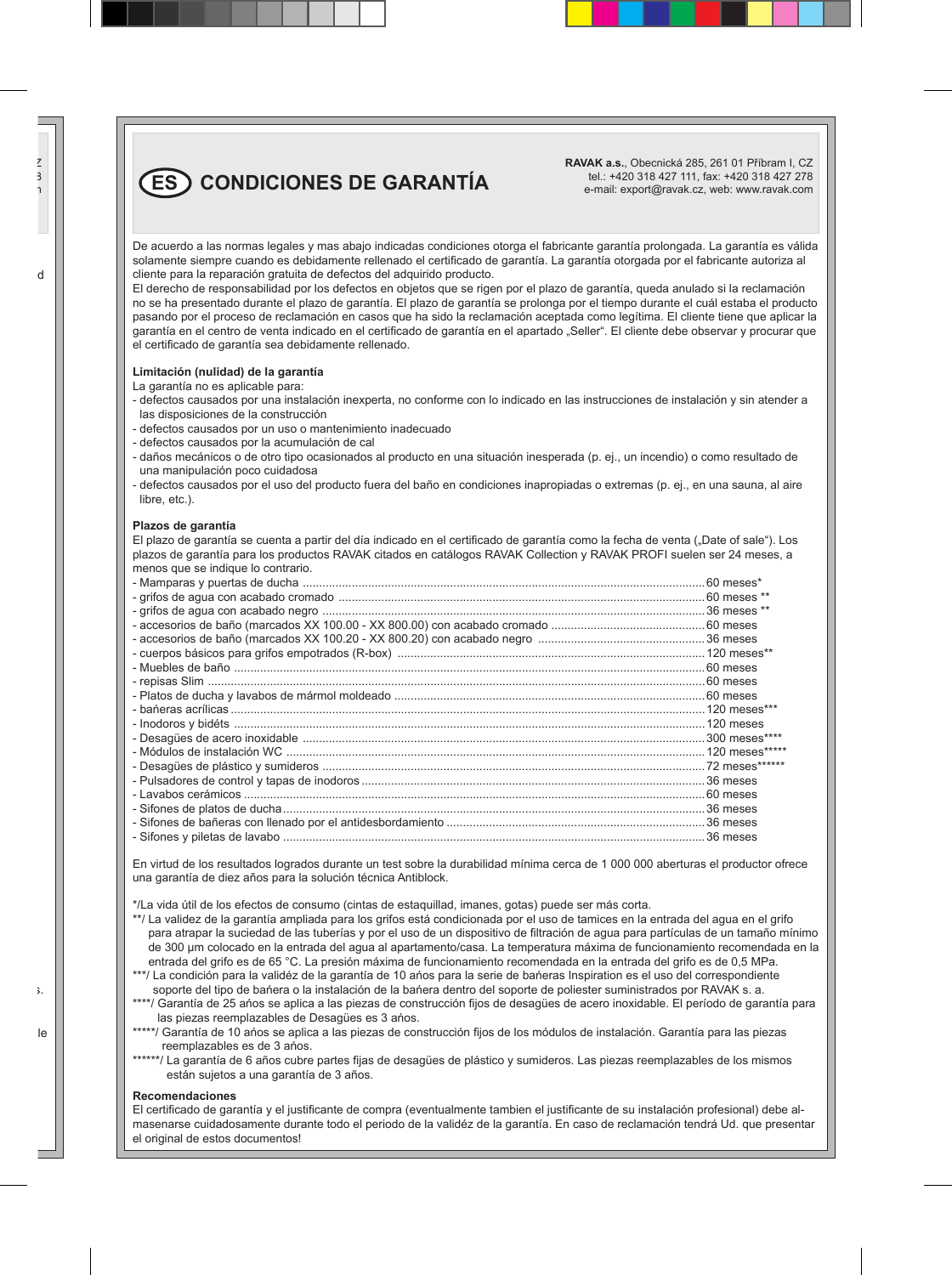

**RAVAK POLSKA s.a.**, Kałęczyn ul. Radziejowicka 124 05-825 Grodzisk Mazowiecki, POLSKA tel.: + 48 22 755 40 30, fax: + 48 22 755 43 90 e-mail: info@ravak.pl, web: www.ravak.pl

Producent RAVAK a.s., Obecnicka 285, Pribram wraz ze swoim dystrybutorem RAVAK Polska S.A., Kałęczyn, ul. Radziejowicka 124, 05-825 Grodzisk Mazowiecki zapewnia użytkownika, że w razie stwierdzenia w okresie gwarancji wady produktu zostanie ona bezpłatnie usunięta. Ewentualny transport lub dojazd do Klienta w okresie gwarancji jest bezpłatny.**W przypadku bezpodstawnego wezwania serwisu, firma Ravak Polska S.A. zastrzega sobie prawo do dochodzenia zwrotu poniesionych kosztów.**

#### **OKRES GWARANCJI:**

Okres gwarancji dla produktów ujętych w katalogach RAVAK Collection, RAVAK Profi i cenniku RAVAK wynosi 24 miesiące, za wyjątkiem produktów objętych dłuższą gwarancją, tj.:

| - mechanizmu "Antiblock" w kabinach Supernova (mechanizm przesuwu testowano na 1 000 000 otwarć drzwi) 120 miesiecv |  |
|---------------------------------------------------------------------------------------------------------------------|--|

Podstawą rozpatrzenia reklamacji jest niniejsza ważna (podstemplowana) karta gwarancyjna wraz z dokumentem zakupu.

- Przed rozpoczęciem montażu należy sprawdzić kompletność i zgodność zakupionego produktu z zamówieniem, a w przypadku widocznych wad (uszkodzeń), nie należy rozpoczynać instalacji.
- Wady sprzętu ujawnione w czasie gwarancji zostaną rozpatrzone w ciągu 14 dni roboczych od dnia pisemnego zgłoszenia do firmy RAVAK Polska i usunięte w możliwie najszybszym terminie. Jednocześnie okres gwarancji ulega przedłużeniu o czas niezbędny do naprawy jeśli wada uniemożliwia korzystanie ze sprzętu. W przypadku konieczności sprowadzenia części lub wyrobów nietypowych z magazynu centralnego w Ravak a.s. Republika Czeska okres ten może się wydłużyć.

#### **OGRANICZENIA GWARANCJI**

Użytkowanie sprzętu winno odbywać się zgodnie z przeznaczeniem i instrukcją obsługi.

**Gwarancją nie są objęte:**

- Uszkodzenia mechaniczne, chemiczne, termiczne i wszystkie inne spowodowane działaniem lub zaniechaniem działania przez użytkownika, np. pęknięcia, otarcia, zarysowania, wygięcia itp.
- Uszkodzenia wynikające z czynności konserwacyjnych produktu, z użyciem nieodpowiednich środków np. z dodatkiem piasku lub substancji ściernych. System AntiBlock należy konserwować profesjonalny smarem wodoodpornym firmy RAVAK.

- Uszkodzenia wynikłe wskutek: **a**/ przeróbek i zmian konstrukcyjnych dokonywanych przez użytkownika lub osoby trzecie, **b**/ okoliczności, za które nie odpowiada ani producent ani sprzedawca, a w szczególności na skutek niewłaściwej lub niezgodnej z instrukcją instalacji, użytkowania albo innych przyczyn leżących po stronie użytkownika lub osób trzecich.

- Celowe uszkodzenie produktu.
- Wadliwe wykonywanie czynności przewidzianych w instrukcji obsługi,
- do wykonywania, których zobowiązany jest użytkownik we własnym zakresie,
- Uszkodzenia wynikłe na skutek użytkowania produktów w szkodliwych lub ekstremalnych warunkach (np. w saunie).
- Elementy ulegające naturalnemu zużyciu, np.: uszczelki, elementy ślizgowe, itp.
- Żarówki i bezpieczniki w systemach hydromasażu, oświetlenia łazienkowego i chromoterapii.
- Wytrącania się osadów z wody np. "kamienia wodnego"

\*) Żywotność produktów (listew uszczelniających, magnesów i uszczelek okapowych) może być krótsza.

- \*\*/ Warunkiem ważności przedłużonej gwarancji na baterie jest zastosowanie sitek ochronnych na wlocie wody do baterii w celu wychwycenia zanieczyszczeń z rur oraz zastosowanie urządzenia filtrującego wodę na doprowadzeniu do mieszkania/domu min. 300 μm. Zalecana maksymalna temperatura pracy na wlocie baterii wynosi 65°C. Zalecane maksymalne ciśnienie robocze na wlocie baterii wynosi 0,5 MPa.
- \*\*\*) Warunkiem ważności przedłużonej gwarancji na baterie łazienkowe jest zastosowanie filtrów ochronnych na wlocie wody do baterii oraz zastosowanie urządzeń filtrujących wodę przy wejściu do mieszkania/domu o dokładności min. 300 μm. Zalecana maksymalna temperatura pracy to 65° C. Zalecane maksymalne ciśnienie pracy to 0,5 MPa.
- \*\*\*\*) Gwarancja 25 lat obejmuje wszystkie stałe, zabudowane części nierdzewnego odpływu liniowego. Na pozostałe części odpływu gwarancja wynosi 3 lata
- \*\*\*\*\*) Gwarancja 10 lat obejmuje wszystkie stałe, zabudowane części konstrukcji modułów instalacyjnych WC. Na pozostałe części modułów gwarancja wynosi 3 lata.
- \*\*\*\*\*\*) Gwarancja 6 lat obejmuje stałe zabudowane części odpływu liniowego oraz kratki ściekowej. Na elementy wymienne odpływu liniowego i kratki ściekowej obowiązuje gwarancja 3 lata.

#### **UWAGI DODATKOWE:**

Karta gwarancyjna bez wpisanej daty sprzedaży, dołączonego dowodu zakupu, czytelnego stempla sklepu jest nieważna. Gwarancja nie wyłącza, nie ogranicza, ani nie zawiesza uprawnień kupującego wynikających z niezgodności towaru z umową. Gwarancja dotyczy terenu Rzeczypospolitej Polskiej.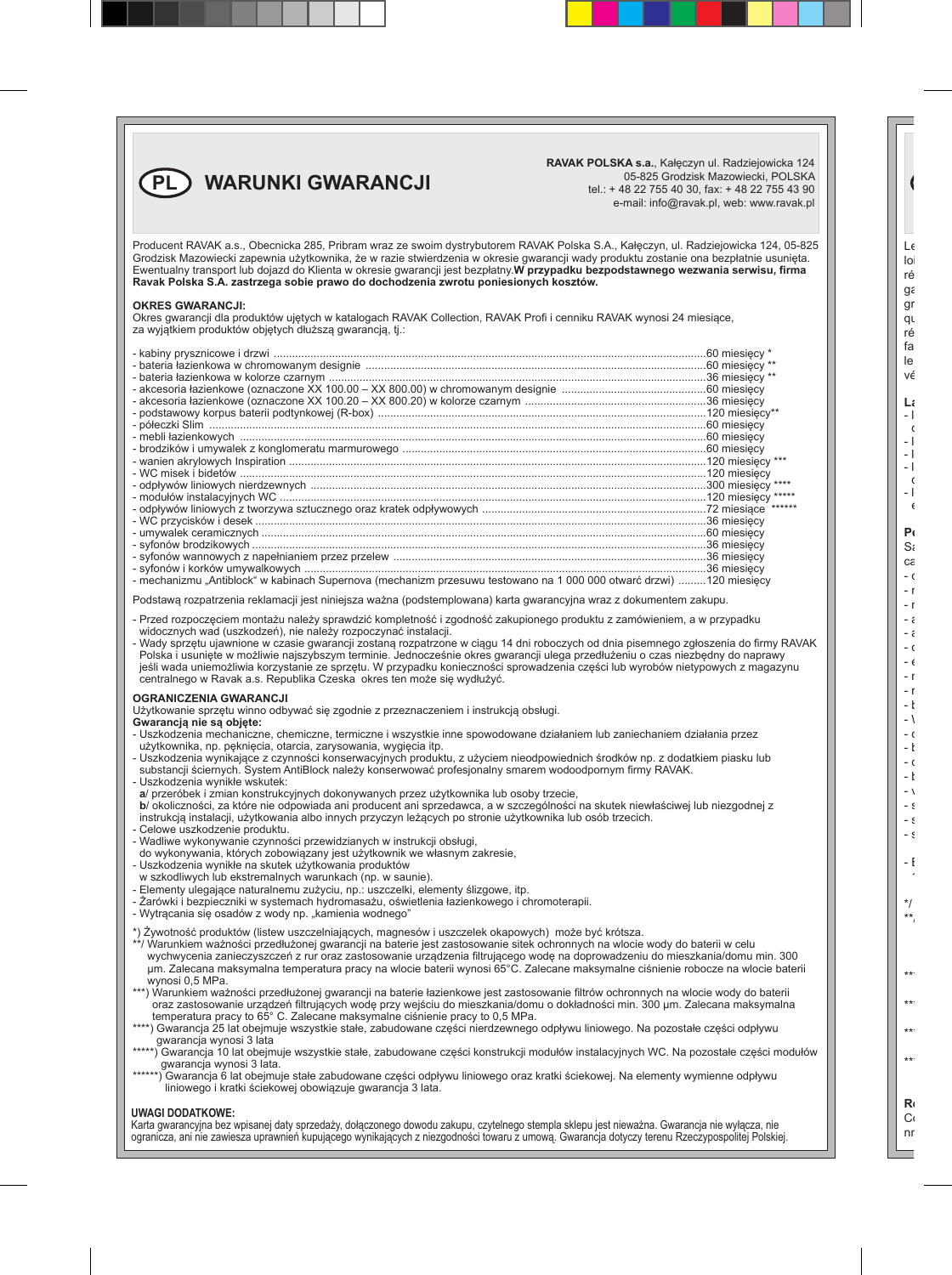**RAVAK a.s.**, Obecnická 285, 261 01 Příbram I, CZ tel.: +420 318 427 111, fax: +420 318 427 278 e-mail: export@ravak.cz, web: www.ravak.com

**FR CONDITIONS DE GARANTIE**

Le fabricant ne procure une garantie sur le produit qu'en vertu des principes stipulés ci-dessous et des conditions définies par la loi. Cette garantie ne sera valable que si un bon de garantie en bonne et due forme est présenté ! L'installation du produit doit être réalisée conformément aux consignes mentionnées dans la notice d'exploitation et dans la notice de préparation du chantier. La garantie qui est procurée par le fabricant au-delà du cadre défini par le Code civil en vigueur permettra au client de faire réparer gratuitement un défaut apparu sur le produit qu'il a acheté. Les droits découlant de la responsabilité envers les vices du produit qui sont concernés par la période de garantie expireront s'ils ne sont pas mis en valeur durant la période de garantie. Lorsque la réclamation est reconnue comme étant justifiée, la période de garantie sera prolongée de la période durant laquelle le produit a fait l'objet de la procédure de réclamation. Le client se doit de faire valoir la garantie auprès du revendeur qui est mentionné sur le bon de garantie, ou par le biais du site Internet www.ravak.fr. Dans votre propre intérêt, nous vous recommandons de toujours vérifier que le bon de garantie est correctement rempli!

#### **La garantie ne couvre pas les points suivants:**

- les défauts causés par une installation non professionnelle, non conforme aux instructions données dans les instructions d'installation et de préparation à la construction
- les défauts causés par une utilisation ou un entretien inappropriés
- les défauts causés par l'accumulation de calcaire"
- les dommages mécaniques ou autres causés au produit dans une situation imprévue (par exemple, un incendie) ou à la suite d'une mauvaise manipulation
- les défauts causés par l'utilisation du produit en dehors de la salle de bains dans des conditions incorrectes ou extrêmes (par exemple, dans un sauna, à l'extérieur, etc.).

#### **Période de garantie**

Sauf indication contraire, la période de garantie couvrant les produits RAVAK qui sont repris dans les imprimés (tarif RAVAK, catalogues RAVAK Collection, RAVAK PROFI) est habituellement de 24 mois

- En ce qui concerne la gamme de produits SUPERNOVA, sur la base des essais de durabilité minimale d'au moins 1000000 d'ouvertures, le fabricant couvre la solution technique AntiBlock d'une garantie de 10 ans.

\*/ La durée de vie des pièces d´usure (joints d´étanchéité, magnétiques, bas de porte) peut être plus courte.

- \*\*/ La validité de l'extension de garantie pour les mitigeurs est conditionnée par l'utilisation de tamis de protection à l'arrivée d'eau du mitigeur pour retenir la saleté des tuyaux, et l'utilisation d'un dispositif de filtration à l'arrivée d'eau de l'appartement/maison d'au moins 300 μm. La température maximale de fonctionnement recommandée à l'arrivée d'eau du mitigeur est de 65°C. La pression de fonctionnement maximale recommandée à l'arrivée d'eau du mitigeur est de 0,5 MPa.
- \*\*\*/ Pour que les baignoires en acrylique puissent être couvertes par une garantie de 10 ans, il est nécessaire que la baignoire repose sur des supports originaux RAVAK correspondant au type de baignoire en question.
- \*\*\*\*/ La garantie de 25 ans couvre les éléments en inox du caniveau d'écoulement qui sont encastrés. Les éléments amovibles des caniveaux d'écoulement en inox sont couverts par une garantie de 3 ans.
- \*\*\*\*\*/ La garantie de 10 ans couvre les éléments encastrés des modules d'installation. Les éléments amovibles sont couverts par une garantie de 3 ans.
- \*\*\*\*\*\*/ La garantie de 6 ans s'applique sur les parties encastrées du caniveau plastique et du siphon de sol. Les parties échangeables du caniveau en plastique et du siphon de sol présentent une garantie de 3 ans.

#### **Recommandation:**

Conserver soigneusement le bon de garantie et la preuve d'achat du produit (éventuellement la preuve de son installation en bonne et due forme) durant toute la période de validité de la garantie.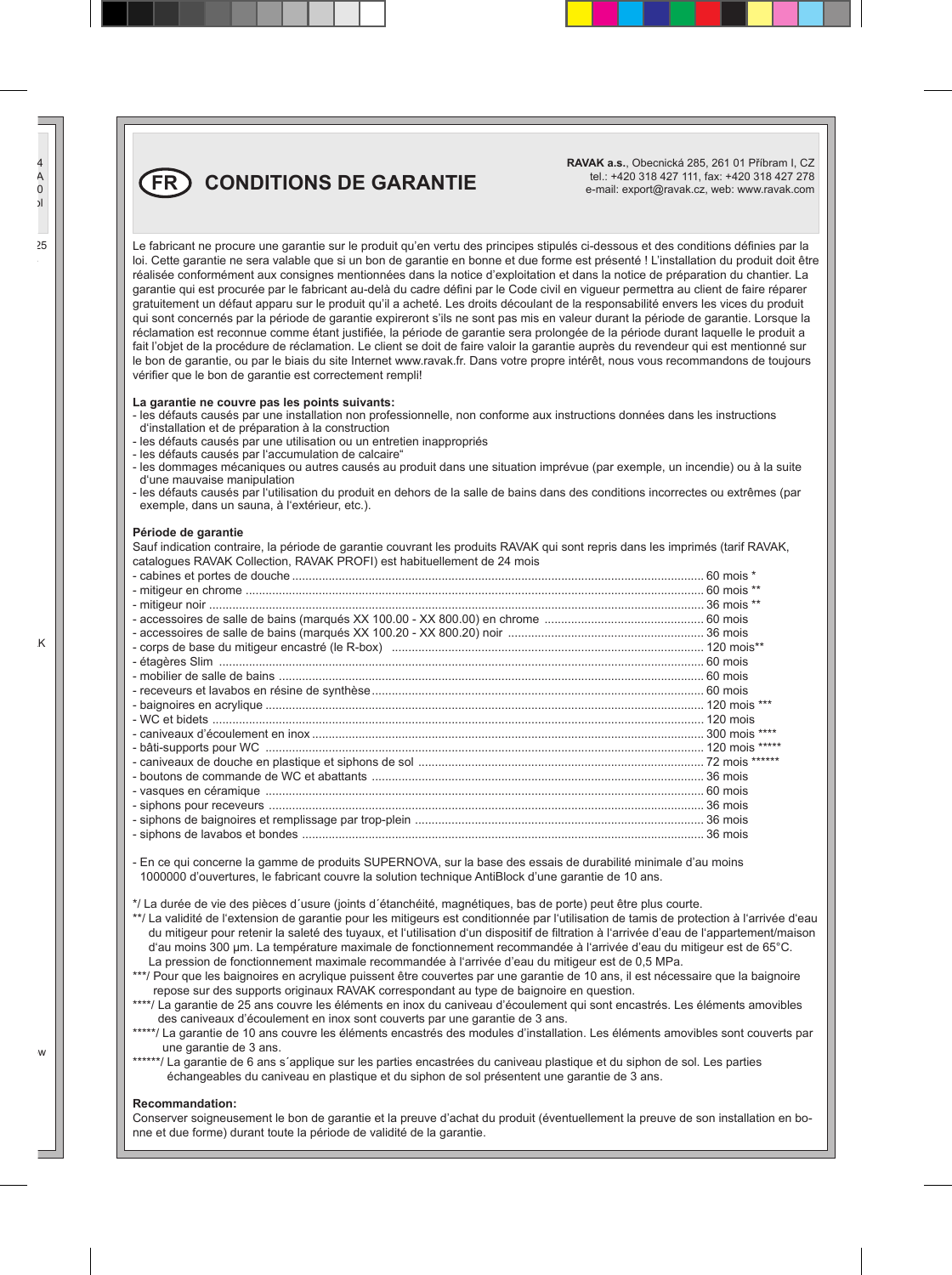**CZ ZÁRUČNÍ PODMÍNKY**

**RAVAK a.s.**, Obecnická 285, 261 01 Příbram I, ČR tel.: +420 318 427 111, fax: +420 318 427 278 e-mail: info@ravak.cz, web: www.ravak.cz

Výrobce poskytuje na výrobek záruku podle dále uvedených zásad a zákonem stanovených podmínek. Záruka je platná pouze v případě předložení řádně vyplněného záručního listu! Instalace výrobku musí být provedena v souladu s pokyny uvedenými v montážním návodu a stavební připravenosti. Záruka, která je výrobcem poskytována nad rámec stanovený Občanským zákoníkem v platném znění, opravňuje zákazníka k bezplatnému odstranění závady na zakoupeném výrobku. Práva z odpovědnosti za vady věci, pro které platí záruční doba, zaniknou, nebyla-li uplatněna v záruční době. Běh záruční doby se prodlužuje o dobu, po kterou byl výrobek v reklamačním řízení v případě, že je reklamace uznána jako oprávněná. Zákazník je povinen uplatnit záruku u prodávajícího, uvedeného v záručním listu, nebo pomocí webových stránek **www.ravak.cz.** Ve vlastním zájmu dbejte na kompletní vyplnění záručního listu!

#### **Záruka se nevztahuje na:**

- závady, vzniklé neodbornou instalací, která není v souladu s pokyny uvedenými v montážním návodu a stavební připravenosti
- závady, vzniklé nesprávným používáním nebo údržbou závady vzniklé v důsledku usazování vodního kamene
- opotřebení výrobku nad rámec běžného užívání
- mechanické či jiné poškození výrobku v rámci neočekávané situace (např. požár) nebo v důsledku nešetrného zacházení
- závady, vzniklé užitím výrobku mimo prostor koupelny v nesprávných nebo extrémních podmínkách (např. v saunové místnosti, exteriéru atd).

**Záruční doba** je pro výrobky RAVAK uvedené v tiskovinách (ceník RAVAK, katalogy RAVAK Collection, RAVAK PROFI) standardně poskytována po dobu 24 měsíců, pokud není uvedeno jinak:

| - koupelnové doplňky (s označením XX 100.00 - XX 800.00) v chromovém provedení 60 měsíců |  |
|------------------------------------------------------------------------------------------|--|
| - koupelnové doplňky (s označením XX 100.20 - XX 800.20) v černém provedení 36 měsíců    |  |
|                                                                                          |  |
|                                                                                          |  |
|                                                                                          |  |
|                                                                                          |  |
|                                                                                          |  |
|                                                                                          |  |
|                                                                                          |  |
|                                                                                          |  |
|                                                                                          |  |
|                                                                                          |  |
|                                                                                          |  |
|                                                                                          |  |
|                                                                                          |  |
|                                                                                          |  |
|                                                                                          |  |

- u řady výrobků SUPERNOVA výrobce poskytuje na základě otestované minimální životnosti 1 000 000 otevření záruku 10 let na technické řešení AntiBlock.

\*/ Životnost spotřebního zboží (těsnících lišt, magnetek, okapniček) může být kratší.

\*\*/ Podmínkou platnosti prodloužené záruky pro vodovodní baterie je použití ochranných sítek na vstupu vody do baterie pro zachycení nečistot z potrubí a použití filtračního zařízení vody na vstupu do bytu/domu min. 300 μm. Doporučená maximální provozní teplota na vstupu do vodovodní baterie je 65° C. Doporučený maximální provozní tlak na vstupu baterie je 0,5 MPa.

\*\*\*/ Podmínkou platnosti 10-leté záruky pro akrylátové vany je použití originální podpory RAVAK pro daný typ vany.

- \*\*\*\*/ Záruka 25 let se vztahuje na pevně zabudované části nerezového odtokového žlabu. Na vyměnitelné části nerezového odtokového žlabu se vztahuje záruka v délce 3 roky.
- \*\*\*\*\*/ Záruka 10 let se vztahuje na pevně zabudované části instalačních modulů. Na vyměnitelné části se vztahuje záruka v délce 3 roky.
- \*\*\*\*\*\*/ Záruka 6 let se vztahuje na pevně zabudované části plastového odtokového žlabu a podlahové vpusti. Na vyměnitelné části plastového odtokového žlabu a podlahové vpusti se vztahuje záruka v délce 3 roky.

#### **Doporučení**

Záruční list a doklad o koupi výrobku (příp. jeho odborné instalaci) pečlivě uschovejte po celou dobu platnosti záruky.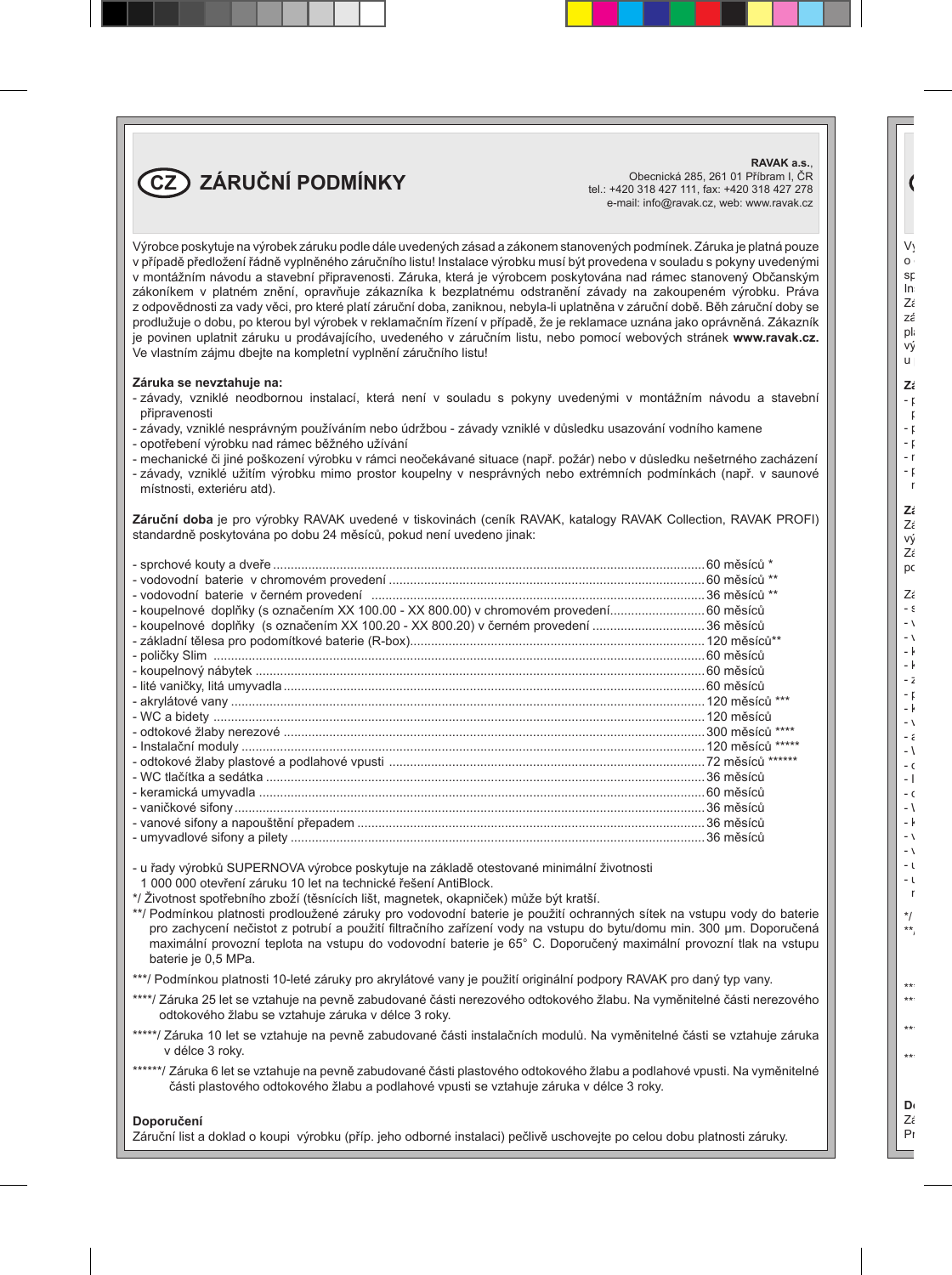**SK ZÁRUČNÉ PODMIENKY**

**RAVAK SLOVAKIA spol. s r.o.** Einsteinová 11, 851 01 Bratislava tel.: +421 2 / 444 550 01, fax: +421 2 / 444 550 02 e-mail: obchod@ravak.sk, web: www.ravak.sk

Výrobca poskytuje na výrobok záruku podľa Občianskeho zákonníka zákon č. 40/1964 Zb. v znení neskorších predpisov, Zákona o ochrane spotrebiteľa č. 250/2007 Z. z. a zákona č. 397/2008 Z.z., ktorým sa mení a dopĺňa zákon č. 250/2007 o ochrane spotrebiteľa.

Inštalácia výrobku musí byť prevedená v súlade s pokynmi uvedenými v montážnom návode a stavebnej pripravenosti. Záruka, ktorá je výrobcom poskytovaná nad rámec stanovený Občianskym zákonníkom v platnom znení, oprávňuje zákazníka k bezplatnému odstráneniu závady na zakúpenom výrobku. Práva zo zodpovednosti za vady veci, pre ktoré platí záručná doba, zaniknú, ak neboli uplatnené v záručnej dobe. Priebeh záručnej doby sa predlžuje o dobu, po ktorú bol výrobok v reklamačnom riešení v prípade, že je reklamácia uznaná ako oprávnená. Zákazník je povinný uplatniť záruku u predávajúceho, uvedeného v záručnom liste. Vo vlastnom záujme dbajte na kompletné vyplnenie záručného listu!

#### **Záruka sa nevzťahuje na:**

- poruchy, ktoré vznikli neodbornou inštaláciou, ktorá nie je v súlade s pokynmi uvedenými v montážnom návode a so stavebnou pripravenosťou
- poruchy, ktoré vznikli nesprávnym používaním alebo údržbou
- poruchy, ktoré vznikli v dôsledku usadzovania vodného kameňa"
- mechanické či iné poškodenie výrobku v rámci neočakávanej situácie (napr. požiar) alebo v dôsledku nešetrného zaobchádzania
- poruchy, ktoré vznikli použitím výrobku mimo priestoru kúpeľne v nesprávnych alebo extrémnych podmienkach (napr. v saunovej miestnosti, exteriéri atď.).

#### **Záručná doba:**

Záručná doba sa počíta odo dňa prevzatia výrobku kupujúcim, uvedeného v záručnom liste ako dátum predaja, alebo od uvedenia výrobku do prevádzky certifikovaným subjektom (pokiaľ bude prevedené do 3 dní od prevzatia).

Záručná doba je pre výrobky RAVAK uvedené v tlači (cenník RAVAK, katalógy RAVAK Collection, RAVAK PROFI) štandardne poskytovaná po dobu 24 mesiacov, pokiaľ nie je uvedené inak.

| Záruka na materiál u vybraných výrobkov:                                                                                    |  |
|-----------------------------------------------------------------------------------------------------------------------------|--|
|                                                                                                                             |  |
|                                                                                                                             |  |
|                                                                                                                             |  |
|                                                                                                                             |  |
|                                                                                                                             |  |
|                                                                                                                             |  |
|                                                                                                                             |  |
|                                                                                                                             |  |
|                                                                                                                             |  |
|                                                                                                                             |  |
|                                                                                                                             |  |
|                                                                                                                             |  |
|                                                                                                                             |  |
|                                                                                                                             |  |
|                                                                                                                             |  |
|                                                                                                                             |  |
|                                                                                                                             |  |
|                                                                                                                             |  |
|                                                                                                                             |  |
| u rady výrobkov Supernova výrobca poskytuje na základe otestovanej minimálnej životnosti 1 000 000 otvorení záruku 10 rokov |  |

dy vyrobkov Supernova vyrobca poskyt na technické riešenie AntiBlock

\*/ Životnosť spotrebného tovaru (tesniacich líšt, magnetov, okapničiek) môže byť kratšia.

\*\*/ Podmienkou platnosti predĺženej záruky na vodovodné batérie je použitie ochranných sitiek na vstupe vody do batérie pre zachytenie nečistôt z potrubia a použitie filtračného zariadenia na vstupe do bytu/domu min. 300 μm. Odporúčaná maximálna prevádzková teplota na vstupe do vodovodnej batérie je 65 °C. Odporúčaný maximálny prevádzkový tlak na vstupe batérie je 0,5 MPa.

\*\*\*/Podmienkou platnosti 10-ročnej záruky pre akrylátové vane je použitie originálnej podpory RAVAK pre daný typ vane.

\*\*\*\*/ Záruka 25 rokov sa vzťahuje na pevne zabudované časti nerezového odtokového žľabu. Na vymeniteľné časti nerezového odtokového žľabu sa vzťahuje záruka v dĺžke 3 rokov.

\*\*\*\*\*/ Záruka 10 rokov sa vzťahuje na pevne zabudované časti inštalačného modulu. Na vymeniteľné časti sa vzťahuje záruka v dĺžke 3 rokov.

\*\*\*\*\*\*/ Záruka 6 rokov sa vzťahuje na pevne zabudované časti plastového odtokového žľabu a podlahovej vpuste. Na vymeniteľných častiach plastového odtokového žľabu a podlahovej vpuste sa vzťahuje záruka v dĺžke 3 roky.

#### **Doporučenie:**

Záručný list a doklad o kúpe výrobku (prípadne jeho odbornej inštalácii) starostlivo uchovajte po celú dobu platnosti záruky. Pri reklamačnom riešení od Vás bude požadovaný originál týchto dokladov!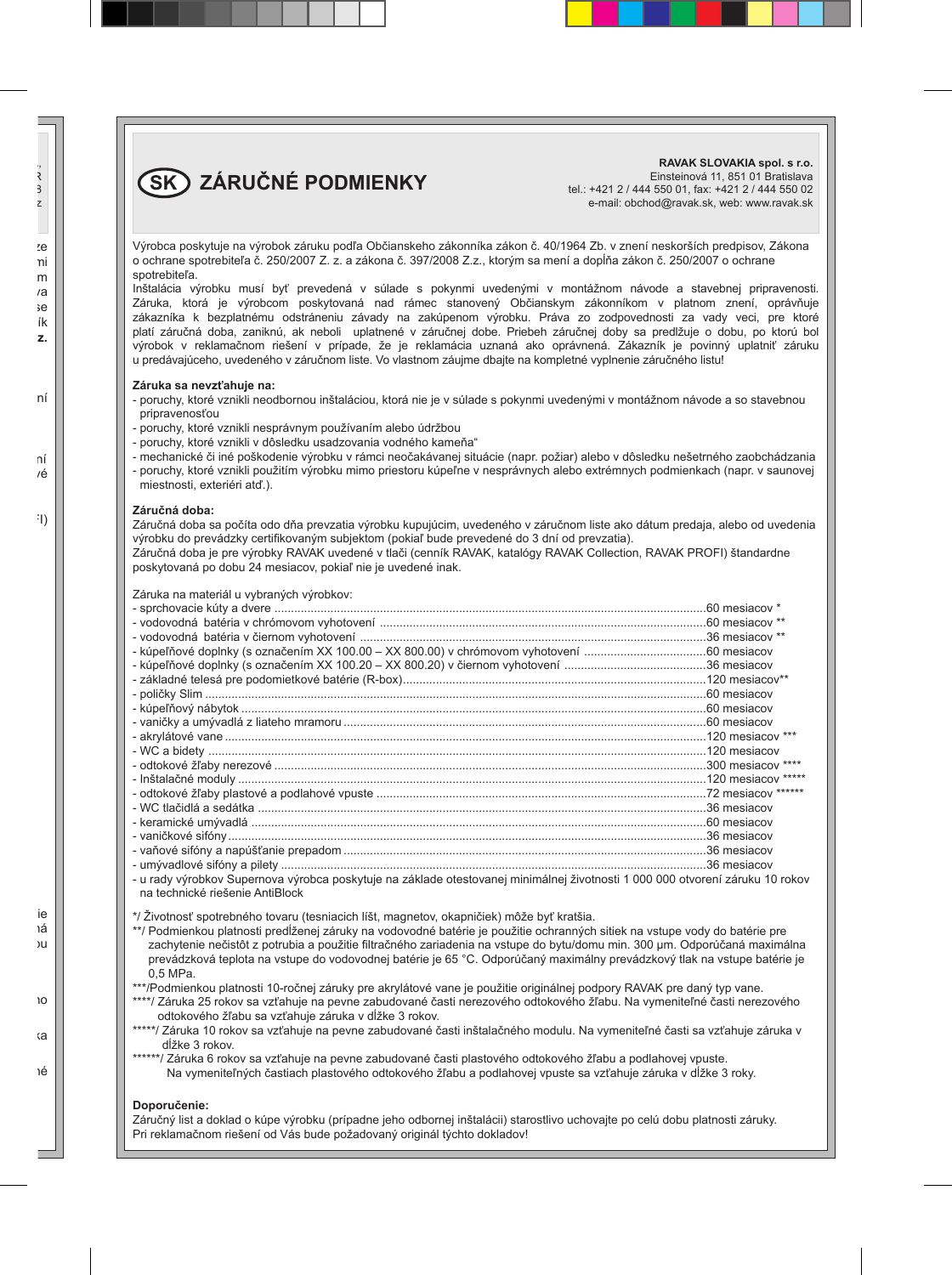### **RU УСЛОВИЯ ГАРАНТИИ**

ul. Staropetrovskiy pr. 7A, Moskva 125 130, tel./fax: 007 495 710 82 23, 007 495 450 12 77 e-mail: ravak@inbox.ru, web: www.ravak.com

**OOO RAVAK**

| Производитель предоставляет на изделие гарантию на основе ниже указанных принципов и законом установленных<br>порядков. Гарантия признается действительной только в случае правильно заполненного гарантийного талона!<br>Гарантия предоставляемая производителем, дает покупателю право на бесплатное устранение дефекта изделия. Право<br>ответственности за дефект, на который распространяется гарантия не признается в случае, если покупатель обратился<br>после истечения гарантийного срока. В случае если рекламация признается оправданной, гарантийный срок пролонгируется<br>на срок оформления рекламации. Покупатель обязан предъявить гарантию в магазине, который записан в гарантийном<br>талоне в графе «Seller». В рамках собственного интереса настаивайте на полном заполнении гарантийного талона! |  |
|--------------------------------------------------------------------------------------------------------------------------------------------------------------------------------------------------------------------------------------------------------------------------------------------------------------------------------------------------------------------------------------------------------------------------------------------------------------------------------------------------------------------------------------------------------------------------------------------------------------------------------------------------------------------------------------------------------------------------------------------------------------------------------------------------------------------------|--|
| Ограничение (недействительность) гарантии:<br>Гарантия не распространяется на:<br>- дефекты, вызванные непрофессиональным монтажом, не соответствующим указаниям, приведенным в инструкции по<br>монтажу и строительной готовности<br>- дефекты, возникшие в результате неверной эксплуатации или обслуживания,<br>- дефекты, вызванные образованием известкового налета"<br>- механическое или иное повреждение изделия при непредвиденных обстоятельствах (например, при пожаре) или в<br>результате небрежного обращения с ним<br>- дефекты, вызванные использованием изделия вне ванной комнаты, в неподходящих или экстремальных условиях<br>(например, в помещении сауны, на открытом воздухе и т.д.).                                                                                                             |  |
| Гарантийные сроки:<br>Гарантийный срок начинается с даты приобретения изделия покупателем, указанной в гарантийном талоне в графе дата<br>продажи «Date of sale», или со дня установки изделия специализированной фирмой.<br>Гарантийный срок на всю продукцию RAVAK, указанную в каталогах Collection и RAVAK PROFI, составляет 24 месяца за<br>исключением следующих изделий:                                                                                                                                                                                                                                                                                                                                                                                                                                          |  |
|                                                                                                                                                                                                                                                                                                                                                                                                                                                                                                                                                                                                                                                                                                                                                                                                                          |  |
|                                                                                                                                                                                                                                                                                                                                                                                                                                                                                                                                                                                                                                                                                                                                                                                                                          |  |
| - аксессуары для ванных комнат (с маркировкой XX 100.00 - XX 800.00) в хромированном исполнении  60 месяцев                                                                                                                                                                                                                                                                                                                                                                                                                                                                                                                                                                                                                                                                                                              |  |
| - аксессуары для ванных комнат (с маркировкой XX 100.20 - XX 800.20) в черном исполнении 36 месяцев                                                                                                                                                                                                                                                                                                                                                                                                                                                                                                                                                                                                                                                                                                                      |  |
|                                                                                                                                                                                                                                                                                                                                                                                                                                                                                                                                                                                                                                                                                                                                                                                                                          |  |
|                                                                                                                                                                                                                                                                                                                                                                                                                                                                                                                                                                                                                                                                                                                                                                                                                          |  |
|                                                                                                                                                                                                                                                                                                                                                                                                                                                                                                                                                                                                                                                                                                                                                                                                                          |  |
|                                                                                                                                                                                                                                                                                                                                                                                                                                                                                                                                                                                                                                                                                                                                                                                                                          |  |
|                                                                                                                                                                                                                                                                                                                                                                                                                                                                                                                                                                                                                                                                                                                                                                                                                          |  |
|                                                                                                                                                                                                                                                                                                                                                                                                                                                                                                                                                                                                                                                                                                                                                                                                                          |  |
|                                                                                                                                                                                                                                                                                                                                                                                                                                                                                                                                                                                                                                                                                                                                                                                                                          |  |
|                                                                                                                                                                                                                                                                                                                                                                                                                                                                                                                                                                                                                                                                                                                                                                                                                          |  |
|                                                                                                                                                                                                                                                                                                                                                                                                                                                                                                                                                                                                                                                                                                                                                                                                                          |  |
|                                                                                                                                                                                                                                                                                                                                                                                                                                                                                                                                                                                                                                                                                                                                                                                                                          |  |
|                                                                                                                                                                                                                                                                                                                                                                                                                                                                                                                                                                                                                                                                                                                                                                                                                          |  |
|                                                                                                                                                                                                                                                                                                                                                                                                                                                                                                                                                                                                                                                                                                                                                                                                                          |  |
|                                                                                                                                                                                                                                                                                                                                                                                                                                                                                                                                                                                                                                                                                                                                                                                                                          |  |
|                                                                                                                                                                                                                                                                                                                                                                                                                                                                                                                                                                                                                                                                                                                                                                                                                          |  |

На серию изделий Supernova изготовитель предоставляет на основании проведенных испытаний на минимальный срок службы 1 000 000 открытий срок гарантии 10 лет на техническое решение Antiblok.

\*/ Срок службы расходных материалов (уплотнители, магниты) может быть короче.

\*\*/ Условием действия продленной гарантии на смесители является использование защитных сетчатых фильтров в месте поступления воды в смеситель для улавливания примесей из труб, а также использование устройства фильтрации воды на входе в квартиру/дом как минимум на 300 мкм. Рекомендуемая максимальная рабочая температура на входе в смеситель равна 65 °C. Рекомендуемое максимальное рабочее давление на входе в смеситель - 0,5 МПа.

\*\*\*/ Необходимым условием предоставления гарантии для ванн серии Inspiration является применение оригинальной опорной конструкции RAVAK

\*\*\*\*/ Гарантия 25 лет предоставляется на встроенные неподвижные части душевых каналов. На съемные части душевых каналов предоставляется гарантия 3 года

- \*\*\*\*\*/ Гарантия 10 лет предоставляется на встроенные неподвижные части инсталяции На съемные части предоставляется гарантия 3 года.
- \*\*\*\*\*\*/ Гарантия 6 лет предоставляется на прочно встроенные части пластикового душевого канала. Для сменных частей пластикового душевого канала предоставляется гарантия сроком 3 года.

#### **Рекомендации:**

Гарантийный талон и товарный чек (или справку об установке изделия специализированной фирмой) тщательно сохраните на весь срок действия гарантии. При оформлении рекламации с Вас будут обязательно требовать выше указанные документы!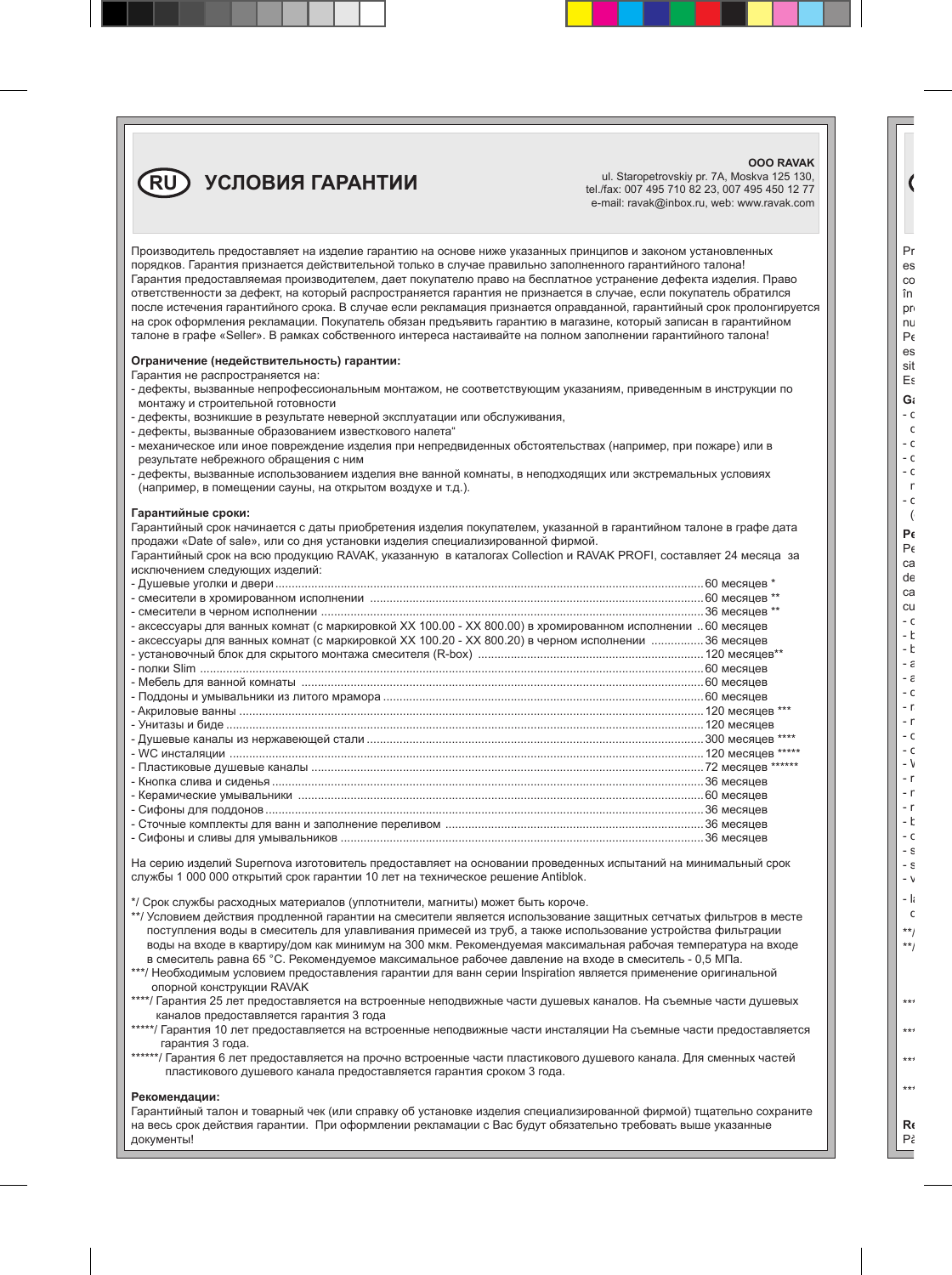**RAVAK a.s.**, Obecnická 285, 261 01 Příbram I, CZ tel.: +420 318 427 111, fax: +420 318 427 278 e-mail: export@ravak.cz, web: www.ravak.com

Producătorul oferă garanție pentru produsul cumpărat conform condițiilor și legislației în vigoare prezentate mai jos. Garanția este valabilă numai în baza certificatului de garanție completat corespunzător! Instalarea produsului trebuie să se realizeze în conformitate cu instrucțiunile din manualul de instalare și pregătire a locului de amplasare. Garanția pe care o acordă producătorul în baza cadrului stabilit de Codul civil, cu modificările ulterioare, dă dreptul clientului la remedierea gratuită a defecțiunilor produsului achiziționat. Drepturile ce decurg din răspunderea pentru defecțiunile acoperite de perioada de garanție se pierd dacă nu se revendică în perioada de garanție.

Perioada de garanție se prelungește cu perioada în care produsul s-a aflat în procedura de reclamație, în cazul în care cererea este justificată. Clientul este obligat să solicite garanția de la dealerul indicat în certificatul de garanție sau prin intermediul site-ului www.ravak.ro .

Este în interesul dumneavoastră să completați integral certificatul de garanție!

#### **Garanția nu se aplică pentru:**

- defecte apărute ca urmare a unei instalări neprofesionale, în contradicție cu instrucțiunile specificate în cadrul manualului de asamblare și cu starea de pregătire a construcției
- defecte apărute ca urmare a unei exploatări sau al unei întrețineri necorespunzătoare
- defecte apărute ca urmare a depunerii de calcar"

**RO CONDIȚII DE GARANȚIE** 

- deteriorări mecanice sau de altă natură ale produsului, în cazul unei situații neașteptate (de ex. incendiu) sau ca urmare a unei manipulări neatente
- defecte apărute ca urmare a folosirii produsului în afara spațiului băii, în condiții necorespunzătoare sau extreme (de ex. în saună, în exterior ș.a.m.d.).

#### **Perioada de garantie**

Perioada de garanție este calculată de la data primirii produsului de către cumpărător, specificată în certificatul de garanție ca data vânzării sau de la punerea acestuia în funcțiune de către o firmă certificată (dacă se realizează în termen de trei zile de la cumpărare). Perioada de garantie este prevăzută pentru produsele enumerate în broșurile RAVAK (lista de preturi RAVAK, cataloagele RAVAK Collection, RAVAK PROFI) oferite de regulă pentru 24 de luni,

cu excepția cazului în care se indică altfel.

- la seria de produse SUPERNOVA producătorul asigură, conform testului, o durată de funcționare pentru minim 1.000.000 deschideri, cu o garanție de 10 ani pentru soluția tehnică AntiBlock.

\*\*/ Durata de viață a componentelor (garnituri, profile de etanșare, profilele cu magneți, picurătoare) poate fi mai scurtă.

\*\*/ Condiția de valabilitate a garanției prelungite pentru bateriile sanitare este folosirea unor filtre de protecție la intrarea apei în baterie, pentru captarea impurităților din conductele de apă, și folosirea unui echipament de filtrare a apei, de 300 μm, la intrarea acesteia în apartament/casă. Temperatura de exploatare maximă recomandată la intrarea în bateria sanitară este de 65° C. Presiunea de exploatare maximă recomandată la intrarea în baterie este de 0,5 MPa.

\*\*\*/ Garanția de 10 ani pentru căzi acrilice este valabilă doar la utilizarea suportului de susținere original RAVAK pentru respectivul tip de cadă RAVAK.

- \*\*\*\*/ Garanția de 25 ani se aplică pentru elementele fixe de inox ale unității de scurgere. Piesele înlocuibile din otel inoxidabil ale unității de scurgere au o garanție de 3 ani.
- \*\*\*\*\* / Garantia de 10 ani este valabilă pentru partea fixă a instalației modulelor. Piesele înlocuibile sunt garantate pentru o perioadă de 3 ani.
- \*\*\*\*\*\* / Rigolele din plastic și sifoanele de pardoseală( sau componentele fixe) sunt acoperite de 6 ani garanție. Componentele detașabile ale rigolelor din plastic și sifoanelor de pardoseală sunt acoperite de 3 ani garanție

#### **Recomandări**

Păstrati cu grijă certificatul de garantie și factura de cumpărare (eventual instructiunile de instalare) pe toată perioada garantiei.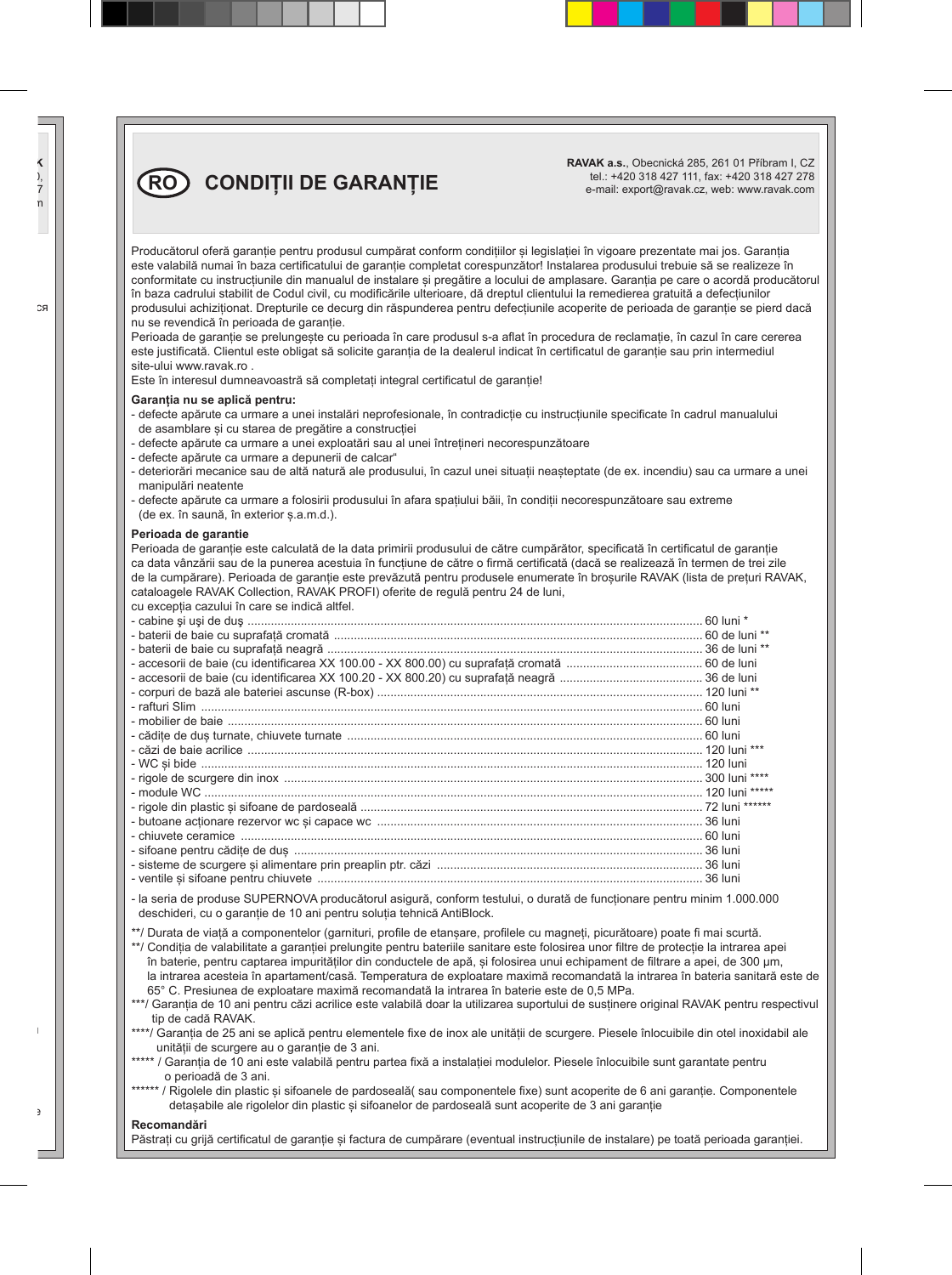### **HU JÓTÁLLÁSI FELTÉTELEK**

**RAVAK Hungary** Kft., 2143 Kistarcsa Mester utca 1., HUNGARY tel.: 06 1 223 13 15 / 16 e-mail: info@ravak.hu web: www.ravak.hu

| A gyártó a fogyasztók számára a vásárlás napjától számítva a jótállási jegyen feltüntetett típusú és gyártási számú termékre a Magyarország<br>közigazgatási területére érvényes, 151/2003. (IX.22) sz. Kormányrendelet értelmében kiterjesztett (kedvezőbb) jótállást vállal az alábbi feltételek<br>mellett, mely jótállás a felület minőségére, a termék formatartására és működésére vonatkozik. A jótállás alapján a vásárló a termék kijavítását,<br>illetve, a hiba mértékére és a javítás költségeire tekintettel a termék kicserélését kérheti. Ha a kötelezett a kijavítást vagy a kicserélést nem<br>vállalta, vagy azt megfelelő időn belül teljesíteni nem tudja, a vásárló az ellenszolgáltatás arányos leszállítását igényelheti, a hibát a kötelezett<br>költségére maga kijavíthatja vagy mással kijavíttathatja, vagy a szerződéstől elállhat. Jelentéktelen hiba miatt elállásnak nincs helye. A jótállás<br>alapján a fenti igények teljesítése alól a kötelezett akkor mentesül, ha bizonyítja, hogy a hiba oka a teljesítés után keletkezett. A vásárló nem<br>jogosult jótállási igény érvényesítésére a jótállási időszak letelte után. A kiterjesztett (a jogszabályban meghatározott időtartamot meghaladó)<br>időszakban jótállási igény kizárólag a számla és a jótállási jegy együttes bemutatásával és csak abban az esetben érvényesíthető, amennyiben<br>a termék telepítése és használata a Szerelési utasításban leírtak alapján történt.<br>A jótállási igényét kérjük jelentse a forgalmazónál vagy a weboldalunk Szerviz menüjében.<br>Saját érdekében kérem ellenőrizze, hogy a vásárlásnál a jótállási jegy első oldala minden adatot tartalmazzon, továbbá a vásárlást igazoló<br>bizonylat a termék egyértelmű azonosítására alkalmas adatot tartalmazzon.<br>A jótállás a fogyasztó jogszabályból eredő jogait nem érinti.<br>Fogyasztói jogvita esetén a fogyasztó a megyei (fővárosi) kereskedelmi és iparkamarák által működtetett békéltető testület eljárását<br>is kezdeményezheti. |  |
|-------------------------------------------------------------------------------------------------------------------------------------------------------------------------------------------------------------------------------------------------------------------------------------------------------------------------------------------------------------------------------------------------------------------------------------------------------------------------------------------------------------------------------------------------------------------------------------------------------------------------------------------------------------------------------------------------------------------------------------------------------------------------------------------------------------------------------------------------------------------------------------------------------------------------------------------------------------------------------------------------------------------------------------------------------------------------------------------------------------------------------------------------------------------------------------------------------------------------------------------------------------------------------------------------------------------------------------------------------------------------------------------------------------------------------------------------------------------------------------------------------------------------------------------------------------------------------------------------------------------------------------------------------------------------------------------------------------------------------------------------------------------------------------------------------------------------------------------------------------------------------------------------------------------------------------------------------------------------------------------------------------------------------------|--|
| Jótállási időszak:<br>Jogszabály által meghatározott jótállási időtartam:<br>10 000 forintot elérő, de 100 000 forintot meg nem haladó eladási ár esetén egy év,                                                                                                                                                                                                                                                                                                                                                                                                                                                                                                                                                                                                                                                                                                                                                                                                                                                                                                                                                                                                                                                                                                                                                                                                                                                                                                                                                                                                                                                                                                                                                                                                                                                                                                                                                                                                                                                                    |  |
| 100 000 forintot meghaladó, de 250 000 forintot meg nem haladó eladási ár esetén két év,<br>250 000 forint eladási ár felett három év.                                                                                                                                                                                                                                                                                                                                                                                                                                                                                                                                                                                                                                                                                                                                                                                                                                                                                                                                                                                                                                                                                                                                                                                                                                                                                                                                                                                                                                                                                                                                                                                                                                                                                                                                                                                                                                                                                              |  |
| A RAVAK Hungary Kft. bizonyos feltételek teljesülése mellett a felsorolásban szereplő termékekre a jogszabályban meghatározott időtartamot meghaladó<br>jótállási időszakot biztosítja:                                                                                                                                                                                                                                                                                                                                                                                                                                                                                                                                                                                                                                                                                                                                                                                                                                                                                                                                                                                                                                                                                                                                                                                                                                                                                                                                                                                                                                                                                                                                                                                                                                                                                                                                                                                                                                             |  |
|                                                                                                                                                                                                                                                                                                                                                                                                                                                                                                                                                                                                                                                                                                                                                                                                                                                                                                                                                                                                                                                                                                                                                                                                                                                                                                                                                                                                                                                                                                                                                                                                                                                                                                                                                                                                                                                                                                                                                                                                                                     |  |
|                                                                                                                                                                                                                                                                                                                                                                                                                                                                                                                                                                                                                                                                                                                                                                                                                                                                                                                                                                                                                                                                                                                                                                                                                                                                                                                                                                                                                                                                                                                                                                                                                                                                                                                                                                                                                                                                                                                                                                                                                                     |  |
|                                                                                                                                                                                                                                                                                                                                                                                                                                                                                                                                                                                                                                                                                                                                                                                                                                                                                                                                                                                                                                                                                                                                                                                                                                                                                                                                                                                                                                                                                                                                                                                                                                                                                                                                                                                                                                                                                                                                                                                                                                     |  |
|                                                                                                                                                                                                                                                                                                                                                                                                                                                                                                                                                                                                                                                                                                                                                                                                                                                                                                                                                                                                                                                                                                                                                                                                                                                                                                                                                                                                                                                                                                                                                                                                                                                                                                                                                                                                                                                                                                                                                                                                                                     |  |
|                                                                                                                                                                                                                                                                                                                                                                                                                                                                                                                                                                                                                                                                                                                                                                                                                                                                                                                                                                                                                                                                                                                                                                                                                                                                                                                                                                                                                                                                                                                                                                                                                                                                                                                                                                                                                                                                                                                                                                                                                                     |  |
|                                                                                                                                                                                                                                                                                                                                                                                                                                                                                                                                                                                                                                                                                                                                                                                                                                                                                                                                                                                                                                                                                                                                                                                                                                                                                                                                                                                                                                                                                                                                                                                                                                                                                                                                                                                                                                                                                                                                                                                                                                     |  |
|                                                                                                                                                                                                                                                                                                                                                                                                                                                                                                                                                                                                                                                                                                                                                                                                                                                                                                                                                                                                                                                                                                                                                                                                                                                                                                                                                                                                                                                                                                                                                                                                                                                                                                                                                                                                                                                                                                                                                                                                                                     |  |
|                                                                                                                                                                                                                                                                                                                                                                                                                                                                                                                                                                                                                                                                                                                                                                                                                                                                                                                                                                                                                                                                                                                                                                                                                                                                                                                                                                                                                                                                                                                                                                                                                                                                                                                                                                                                                                                                                                                                                                                                                                     |  |
|                                                                                                                                                                                                                                                                                                                                                                                                                                                                                                                                                                                                                                                                                                                                                                                                                                                                                                                                                                                                                                                                                                                                                                                                                                                                                                                                                                                                                                                                                                                                                                                                                                                                                                                                                                                                                                                                                                                                                                                                                                     |  |
| - Öntött műmárvány zuhanytálcák, öntött műmárvány mosdók és kerámia mosdók …………………………………………………………………………………60 hónap                                                                                                                                                                                                                                                                                                                                                                                                                                                                                                                                                                                                                                                                                                                                                                                                                                                                                                                                                                                                                                                                                                                                                                                                                                                                                                                                                                                                                                                                                                                                                                                                                                                                                                                                                                                                                                                                                                                  |  |
|                                                                                                                                                                                                                                                                                                                                                                                                                                                                                                                                                                                                                                                                                                                                                                                                                                                                                                                                                                                                                                                                                                                                                                                                                                                                                                                                                                                                                                                                                                                                                                                                                                                                                                                                                                                                                                                                                                                                                                                                                                     |  |
|                                                                                                                                                                                                                                                                                                                                                                                                                                                                                                                                                                                                                                                                                                                                                                                                                                                                                                                                                                                                                                                                                                                                                                                                                                                                                                                                                                                                                                                                                                                                                                                                                                                                                                                                                                                                                                                                                                                                                                                                                                     |  |
|                                                                                                                                                                                                                                                                                                                                                                                                                                                                                                                                                                                                                                                                                                                                                                                                                                                                                                                                                                                                                                                                                                                                                                                                                                                                                                                                                                                                                                                                                                                                                                                                                                                                                                                                                                                                                                                                                                                                                                                                                                     |  |
|                                                                                                                                                                                                                                                                                                                                                                                                                                                                                                                                                                                                                                                                                                                                                                                                                                                                                                                                                                                                                                                                                                                                                                                                                                                                                                                                                                                                                                                                                                                                                                                                                                                                                                                                                                                                                                                                                                                                                                                                                                     |  |
|                                                                                                                                                                                                                                                                                                                                                                                                                                                                                                                                                                                                                                                                                                                                                                                                                                                                                                                                                                                                                                                                                                                                                                                                                                                                                                                                                                                                                                                                                                                                                                                                                                                                                                                                                                                                                                                                                                                                                                                                                                     |  |
|                                                                                                                                                                                                                                                                                                                                                                                                                                                                                                                                                                                                                                                                                                                                                                                                                                                                                                                                                                                                                                                                                                                                                                                                                                                                                                                                                                                                                                                                                                                                                                                                                                                                                                                                                                                                                                                                                                                                                                                                                                     |  |
|                                                                                                                                                                                                                                                                                                                                                                                                                                                                                                                                                                                                                                                                                                                                                                                                                                                                                                                                                                                                                                                                                                                                                                                                                                                                                                                                                                                                                                                                                                                                                                                                                                                                                                                                                                                                                                                                                                                                                                                                                                     |  |
|                                                                                                                                                                                                                                                                                                                                                                                                                                                                                                                                                                                                                                                                                                                                                                                                                                                                                                                                                                                                                                                                                                                                                                                                                                                                                                                                                                                                                                                                                                                                                                                                                                                                                                                                                                                                                                                                                                                                                                                                                                     |  |
|                                                                                                                                                                                                                                                                                                                                                                                                                                                                                                                                                                                                                                                                                                                                                                                                                                                                                                                                                                                                                                                                                                                                                                                                                                                                                                                                                                                                                                                                                                                                                                                                                                                                                                                                                                                                                                                                                                                                                                                                                                     |  |
| * A 120 hónap jótállás feltétele a megfelelő RAVAK kádlábak használata és a szerelési utasításnak megfelelő telepítés.<br>A kádcsaptelepet a kádon a szerelési utasításban található ábra alapján a javasolt helyre szabad elhelyezni, amely elhelyezés függ a csaptelep méreteitől.<br>A kád megfúrását a vevő saját felelősségére végzi, Javasolt a RAVAK szakszervíz általi szerelés.<br>**/ A vízvezeték-csaptelepekre vonatkozó, meghosszabbított garancia érvényességének feltétele, a vezetékből származó szennyeződések felfogására<br>a csaptelepnél bemeneti szűrő, valamint a lakás/ház vízbemenetén legalább 300 um-es vízszűrő berendezés használata. A csaptelep bemenetén                                                                                                                                                                                                                                                                                                                                                                                                                                                                                                                                                                                                                                                                                                                                                                                                                                                                                                                                                                                                                                                                                                                                                                                                                                                                                                                                            |  |

a csaptelepnél bemeneti szűrő, valamint a lakás/ház vízbemenetén legalább 300 µm-es vízszűrő berendezés használata. A csaptelep bemenetén<br>az ajánlott maximális üzemi hőmérséklet 65 °C. A csaptelep bemenetén az ajánlott ma

Termosztátos csaptelepek működéséhez a következő feltételeknek kell teljesülniük:

**VÍZNYOMÁS**: A termosztátos csaptelep használatához a csőrendszerben az optimális nyomás 0,3 MPa (+0,2 MPa/-0,00 MPa). Működési nyomás: 0,1 - 0,5 MPa. A hideg- és meleg víz nyomáskülönbsége nem haladhatja meg a 0,05 MPa értéket.

**VÍZHŐMÉRSÉKLET**: A rendszernek hőmérséklet tekintetében az alábbi intervallumokkal kell rendelkeznie:

Hideg víz 10°C<T<15°C, Meleg víz 60°C<T<65°C, T=hőmérséklet

A termék vízáteresztő képessége akár 25 l/perc is lehet, így a megfelelő működéshez folyamatos és egyenletes hőmérsékletű melegvíz ellátás szükséges. \*\*\* A 300 hónap jótállás a rozsdamentes folyóka beépített részeire vonatkozik. A folyóka cserélhető részeire a jótállás 36 hónap.

\*\*\*\* A 120 hónap jótállás a tartály beépített részeire vonatkozik. A cserélhető részekre a jótállás 36 hónap.

\*\*\*\*\* A 72 hónap jótállás a műanyag zuhanyfolyókák és padlóösszefolyók beépített egységeire vonatkozik. A kiemelhető folyóka- és padlóösszefolyó elemekre 36 hónap jótállást vállalunk.

#### **A jótállás érvényessége:**

A jótállás nem vonatkozik azokra a hibákra és sérülésekre, melyeket:

- a szakszerűtlen, nem a szerelési útmutató utasításainak megfelelő telepítésből és az építési előkészítésből eredő hibák
- a nem megfelelő használatból vagy karbantartásból eredő hibák
- vízkőlerakódás okozta hibák
- a termék váratlan helyzetben (pl. tűz) előállt, vagy kíméletlen bánásmód okozta, mechanikai vagy egyéb sérülése
- a termék fürdőszobán kívüli, helytelen vagy szélsőséges körülmények között (pl. szaunahelyiségben, szabadban stb.) történő használata okozta hibák.

**A gyártó a Polgári törvénykönyvről szóló 2013. évi V. törvény alapján fogyasztónak nem minősülő vásárlók számára is egységesen biztosítja a jelen jognyilatkozatban meghatározott kiterjesztett jótállási feltételeket. A fogyasztónak nem minősülő vásárlók esetén a kiterjesztett jótállás alapján fennálló jogok érvényesítésének további feltétele, hogy a vásárló igazolja a jótállással érintett termék évenkénti karbantartásának a RAVAK Hungary Kft. szervize által történt elvégzését a vásárlás időpontjától a jótállásból eredő jogok érvényesítéséig terjedő időszakban.**

Javítás esetén:<br>**Igénybejelentés** napja:

Igénybejelentés napja: A hiba oka: (Gyártó: Ravak a.s., Obecnická 285., 261 01 Příbram, <br>Az átvétel időpontia: A javítás módia: (Gsehország, www.ravak.com Csehország, www.ravak.com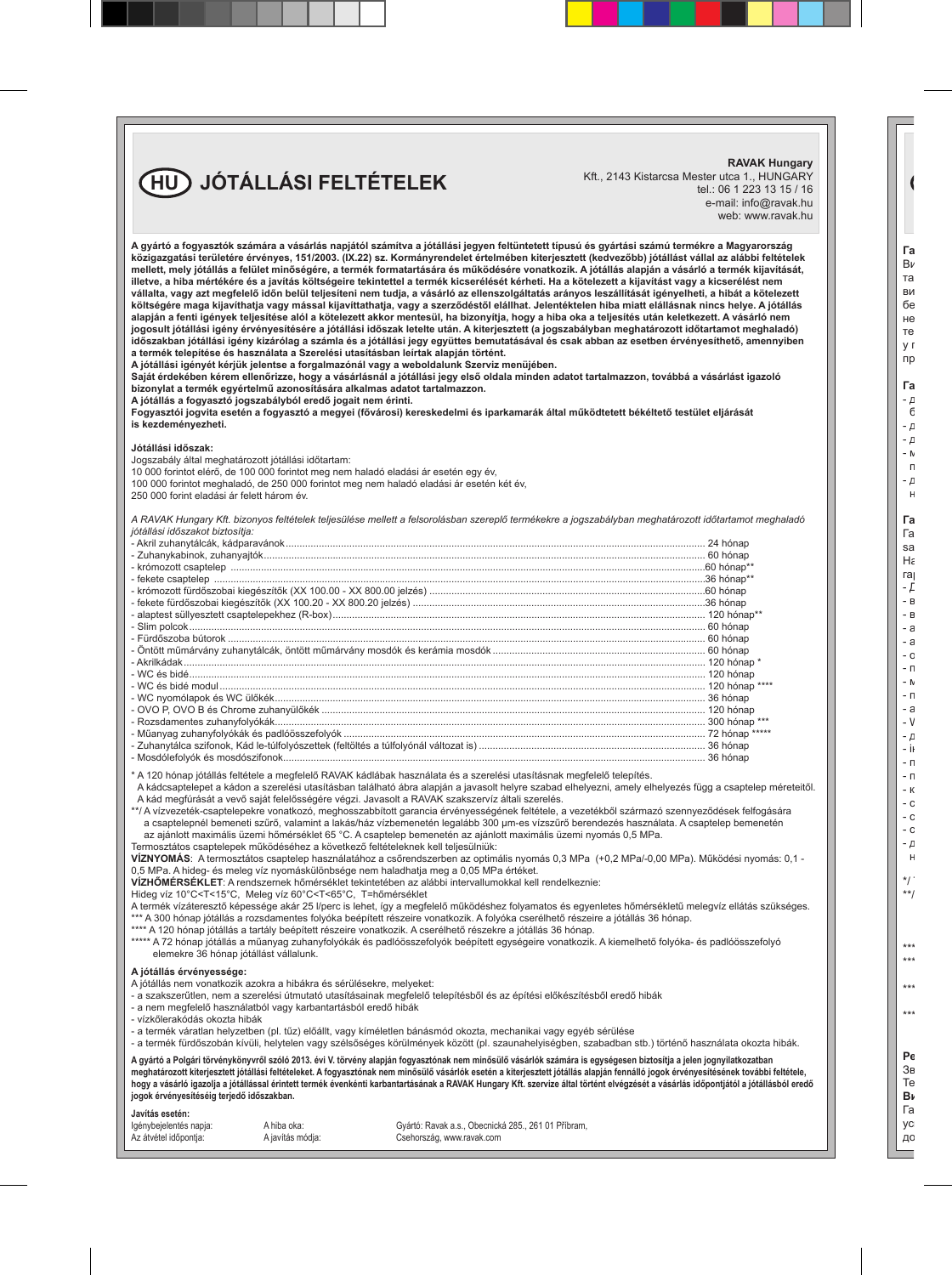## **UA ГАРАНТIЙНИЙ ТАЛОН**

**Представництво «RAVAK a. s.»** в Україні вул. Євгена Коновальця, 31, м. Київ, Україна, 01133 Інформаційна служба тел.: +380 44 383 40 40 e-mail: info@ravak.ua, web: www.ravak.ua

#### **Гарантійний талон**

Виробник надає гарантію на вироби відповідно до нижче перерахованих принципів та згідно Закону «Про захист прав споживачів» та Цивільного Кодексу України. Гарантія діє лише у випадку надання правильно заповненого гарантійного талона! Інсталяція виробу повинна проводитися згідно з вказівками, які зазначені в інструкції з монтажу. Гарантія надає покупцю право на безкоштовне усунення дефекту виробу, який він придбав. Право відповідальності за дефект, на який розповсюджується гарантія не визнається у випадку, якщо покупець звернувся після закінчення гарантійного терміну. Якщо ж рекламація визнана, гарантійний термін продовжується на період оформлення рекламації. Покупець зобов'язаний звернутися за гарантією в магазин, що вказаний у гарантійному талоні в графі «Seller». Задля власних інтересів наполягайте на повному заповнені гарантійного талона в місці придбання товару!

#### **Гарантія не розповсюджується на:**

- дефекти, спричинені некваліфікованим встановленням, що не відповідає вказівкам, наведеним у інструкції з монтажу, та стану будівництва
- дефекти, спричинені неправильним застосуванням або обслуговуванням
- дефекти, що виникли внаслідок осідання накипу"
- механічне чи інше пошкодження виробу у рамках надзвичайної ситуації (наприклад, пожежі) або внаслідок необережного поводження
- дефекти, виниклі у разі застосування виробу поза ванною кімнатою у неправильних чи екстремальних умовах (наприклад, у сауні, на відкритому повітрі тощо).

#### **Гарантійний термін:**

Гарантійний термін починається з дати купівлі виробу покупцем, зазначеної у гарантійному талоні в графі дата продажу «Date of sale».

На вироби, які вказані у прайс листі RAVAK, каталозі «RAVAK Collection» та на сайті www.ravak.ua, стандартно надається гарантійний термін 24 місяці, крім випадків перерахованих далі за текстом:

| - аксесуари для ванної кімнати (із позначенням XX 100.00 - XX 800.00) у хромованому виконанні 60 місяців |  |
|----------------------------------------------------------------------------------------------------------|--|
| - аксесуари для ванної кімнати (із позначенням XX 100.20 - XX 800.20) у чорному виконанні 36 місяців     |  |
|                                                                                                          |  |
|                                                                                                          |  |
|                                                                                                          |  |
|                                                                                                          |  |
|                                                                                                          |  |
|                                                                                                          |  |
|                                                                                                          |  |
|                                                                                                          |  |
|                                                                                                          |  |
|                                                                                                          |  |
|                                                                                                          |  |
|                                                                                                          |  |
|                                                                                                          |  |
|                                                                                                          |  |
| - для серії виробів SUPERNOVA виробник надає 10-річну гарантію на технологію AntiBlock                   |  |
|                                                                                                          |  |

\*/ Термін служби витратних матеріалів (ущільнювачів, магнітів, нижніх ущільнювачів) може бути коротшим.

- \*\*/ Передумовою дії подовженої гарантії на водопровідний змішувач є використання захисних ситечок на виході води для уловлювання бруду з трубопроводу, а також використання пристрою для фільтрації води на вводі у квартиру/будинок принаймні 300 мкм. Рекомендована максимальна робоча температура на вході у змішувач - 65° C. Рекомендований максимальний робочий тиск на вході у змішувач 0,5 МПа.
- \*\*\*/ Гарантія 10 років поширюється на акрилові ванни за умови використання оригінальної опори RAVAK для даного типу ванни. \*\*\*\*/ Гарантія 25 років поширюється на нерухомі вбудовані елементи нержавіючого душового каналу. На змінні елементи

нержавіючого душового каналу розповсюджується 3-річна гарантія.

- \*\*\*\*\*/ Гарантія 10 років поширюється на нерухомі вбудовані елементи інсталяційних модулів. На змінні елементи розповсюджується 3-річна гарантія.
- \*\*\*\*\*\*/ 6-річна гарантія покриває фіксовані частини пластикового душового каналу та трапу. На змінні частини пластикового душового каналу та трапу розповсюджується 3-річна гарантія.

#### **Рекомендації:**

Звертайтеся за послугами професійного монтажу до сервісного центру «RAVAK».

Телефон сервісного центру дивіться на сайті: www.ravak.ua

#### **Вимоги:**

Гарантійний талон та товарний чек (або документ про монтаж виробу сервісним центром «RAVAK») дбайливо зберігайте протягом усього терміну дії гарантії. При оформленні рекламації від Вас обов'язково вимагатимуть оригінали вище перерахованих документів!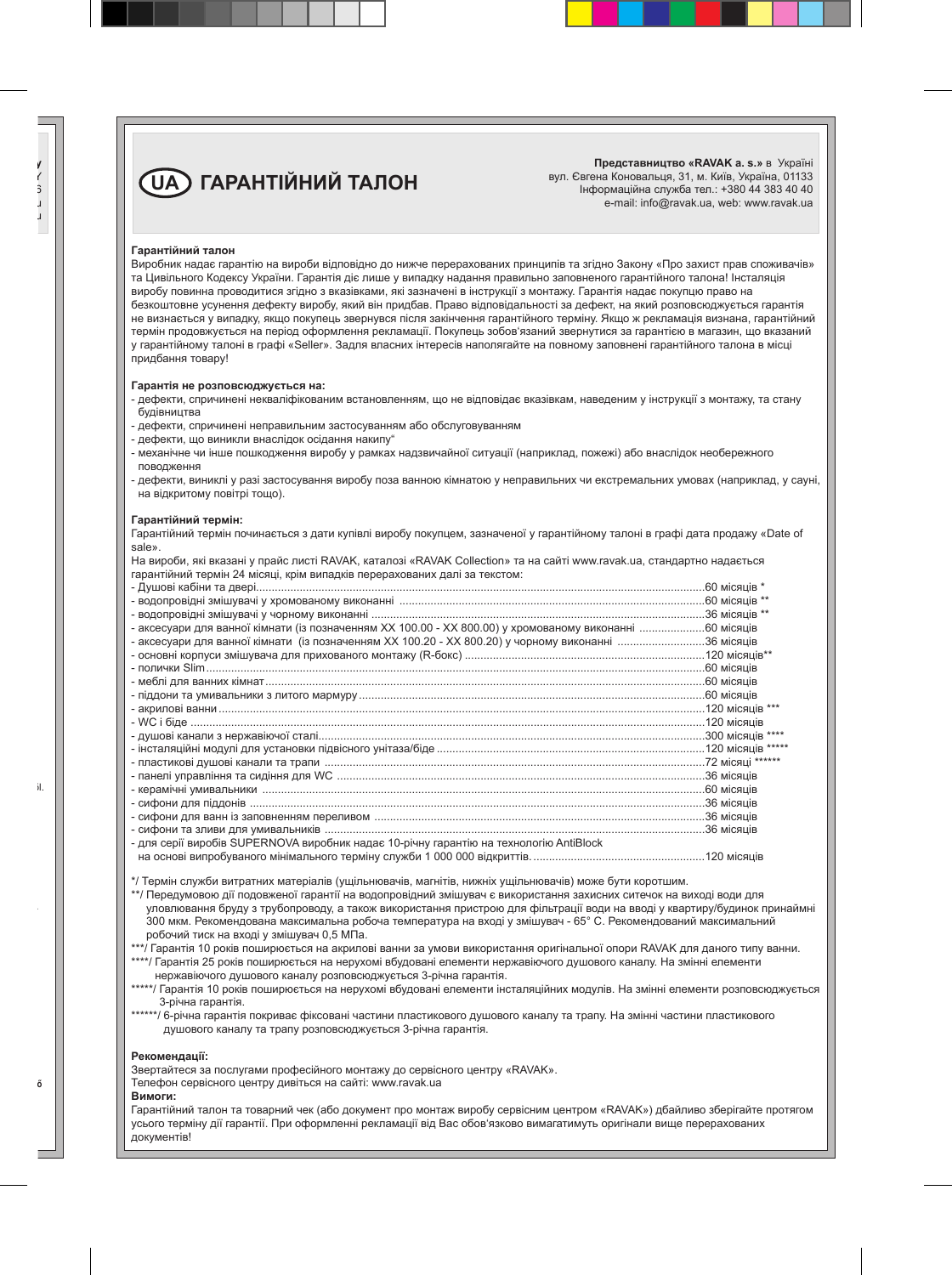**RAVAK a.s.**, Obecnická 285, 261 01 Příbram I, CZ tel.: +420 318 427 111, fax: +420 318 427 278 e-mail: export@ravak.cz, web: www.ravak.com

 $\overline{B}$ **BG ГАРАНЦИОННИ УСЛОВИЯ** 

Производителят предоставя гаранция за изделието в съответствие с посочените принципи и законово установените условия. Гаранцията е валидна само след представяне на надлежно попълнена гаранционна карта! Монтажът на изделието следва да бъде извършен в съответствие с инструкциите, посочени в ръководството за монтаж и строителна подготовка. Удължената гаранция, предоставяна от производителя съгласно в актуалния Граждански

кодекс, дава право на клиента на безплатно отстраняване на дефекти по закупеното изделие. Правата, произтичащи от отговорността за дефекти на изделието, за които важи гаранционният срок, се губят, ако не бъдат предявени в гаранционния срок. Гаранционният срок се удължава със срока, през който продуктът е бил в сервиз, ако рекламацията е призната за основателна. Клиентът е длъжен да предяви гаранцията при продавача, посочен в гаранционната карта или през интернет страницата www.ravak.cz. Във Ваш интерес е да попълните точно гаранционната карта!

#### **Гаранцията не покрива:**

- повреди, дължащи се на непрофесионален монтаж, който не е в съответствие с инструкциите, посочени в ръководството за монтаж и условията за строителна подготовка
- повреди, дължащи се на неправилна употреба или поддръжка
- повреди, дължащи се на утаяването на варовик
- механично или друго увреждане на продукта поради неочаквана ситуация (напр. пожар) или в резултат от небрежно боравене
- повреди, дължащи се на използването на продукта извън банята, в неподходящи или екстремни условия (напр. в сауна, на открито и др.).

#### **Гаранционен срок:**

Гаранционният срок започва да тече от датата на получаване на изделието от купувача, посочена в гаранционната карта като дата на продажбата или от въвеждане на изделието в експлоатация от сертифициран субект (ако изпълнението е до три дни от получаването).

Стандартният гаранционен срок, валиден за посочените в печатните материали (ценова листа РАВАК, каталози РАВАК, РАВАК ПРОФИ) изделия РАВАК, е 24 месеца, ако не е посочено друго.

- при серията продукти SUPERNOVA производителят дава 10 години гаранция за системата AntiBlock въз основа на тестван минимален експлоатационен живот от 1 000 000 отваряния

\*/ Трайността на някои от детайлите може да е по-кратка (уплътнения, магнитни профили, силиконови лайстни).

\*\*/ Условие за валидността на удължената гаранция за смесителните батерии е използването на защитни мрежи при влизането на водата в батерията с цел улавяне на нечистотии от тръбите, както и използването на съоръжение за филтриране на водата на входа на апартамента/къщата, от частици с минимален размер 300 μm. Препоръчителната максимална работна температура на входа на смесителната батерия е 65° C. Препоръчителното максимално работно налягане на входа на смесителната батерия е 0,5 МРа.

\*\*\*/ Условие за валидността на 10-годишната гаранция на акрилните вани е използването на оригинални опорни конструкции РАВАК, предвидени за конкретния тип вана.

- \*\*\*\*/ 25-годишната гаранция важи за трайно вградените части на неръждаемия лентов сифон. За сменяемите части на неръждаемия лентов сифон важи 3-годишна гаранция.
- \*\*\*\*\*/ 10-годишната гаранция важи за трайно вградените части на инсталационните модули. За сменяемите части важи 3-годишна гаранция.

\*\*\*\*\*/ Пластмасовите линейни сифони и подовите сифони (или вградените им вътрешни части) са с 6 години гаранция. Подменящите се елементи на пластмасовите линейни сифони и на подовите сифони са с 3 години гаранция

#### **Препоръка**

Пазете гаранционната карта и документът за покупка на изделието (евент. за специализирания му монтаж) до изтичане на гаранцията.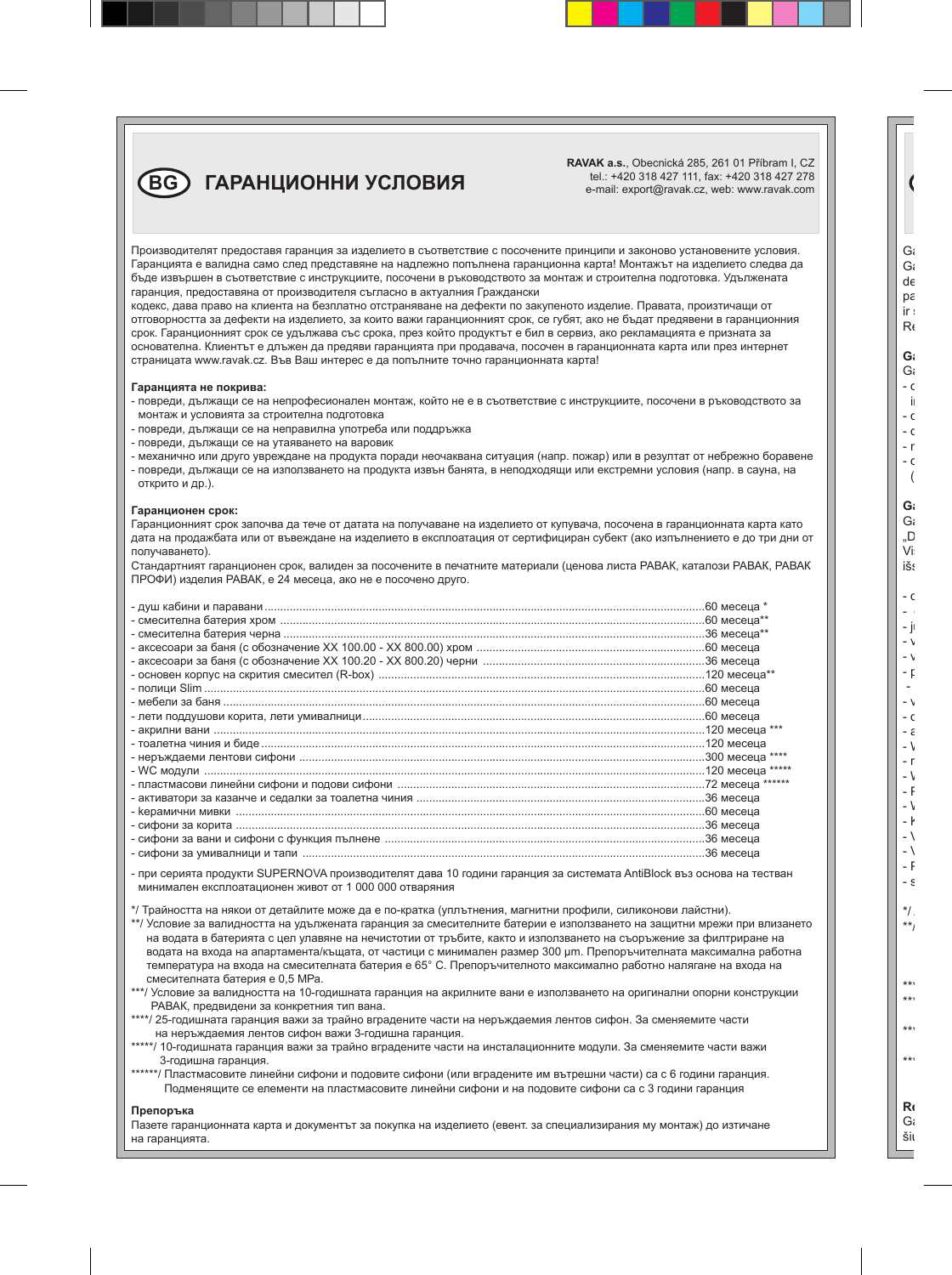**LT GARANTIJOS SĄLYGOS**

**UAB** ..Ravak Baltic" Butrimonių g.5, LT-50203 Kaunas tel.: +370 37 328013, faksas: +370 37 328016 el. paštas: info@ravak.lt, www.ravak.lt

Gamintojas suteikia gaminiui garantiją, remdamasis toliau pateiktomis nuostatomis ir įstatymų nustatytomis sąlygomis. Garantija pripažįstama galiojančia, tik jeigu teisingai užpildytas garantijos talonas! Gamintojo garantijos metu gaminio defektai šalinami nemokamai. Atsakomybė už gaminį, kuriam galioja garantija, nepripažįstama, jeigu pirkėjas kreipėsi pasibaigus garantijos laikui. Jeigu pretenzija pripažįstama pagrįsta, garantijos laikas pratęsiamas, kol forminama ir sprendžiama pretenzija. Pastebėjus defektą, pirkėjas turi pateikti garantijos taloną tai parduotuvei, kurioje įsigijo gaminį. Reikalaukite, kad pardavėjas išsamiai užpildytų garantijos taloną!

#### **Garantijos apribojimai (negaliojimas)**

Garantija neteikiama, jeigu:

- defektai, atsiradę dėl neprofesionalios instaliacijos, neatitinkančios montavimo instrukcijoje pateiktų nurodymų, ir netinkamos parengties statybai
- defektai, atsiradę dėl netinkamo naudojimo ar priežiūros
- defektai, atsiradę dėl kalkių nuosėdų"
- mechaniniai ar kiti gaminio pažeidimai netikėtos situacijos atveju (pvz., gaisro) arba dėl neatsargaus elgesio
- defektai, atsiradę naudojant produktą ne vonios kambaryje netinkamomis ar ekstremaliomis sąlygomis (pvz., pirties kambaryje, eksterjere ir pan.)

#### **Garantijos laikotarpis**

Garantijos laikotarpis prasideda nuo gaminio įsigijimo datos, kuri nurodyta pirkėjo garantijos talono skiltyje pardavimo data "Date of sale", arba nuo tos dienos, kai gaminį įrengia specializuota firma.

Visos RAVAK produkcijos nurodytos kataloguose Collection ir RAVAK PROFI, garantijos laikas sudaro 24 mėnesius, išskyrus šiuos gaminius:

| - serijos Supernova gaminių Antiblock mechanizmui gamintojas, remdamasis atliktais tyrimais, suteikia 10 metų garantija. |  |
|--------------------------------------------------------------------------------------------------------------------------|--|

\*/ Atsarginių detalių naudojimo laikas (tarpinių, magnetų, apatinių tarpinių) gali būti trumpesnis.

\*\*/ Pratestos čiaupo garantijos galiojimo sąlyga yra apsauginių sietelių naudojimas prie vandens įvado į maišytuvą, kad būtų galima surinkti nešvarumus nuo vamzdžių, ir vandens filtravimo įrangos naudojimas prie įėjimo į butą / namą min. 300 μm. Rekomenduojama maksimali darbinė temperatūra čiaupo įleidimo angoje yra 65 °C. Rekomenduojamas didžiausias darbinis slėgis prie čiaupo įleidimo angos yra 0,5 MPa.

\*\*\*/ Garantija galioja vonioms, pastatytoms ant originalios RAVAK atramos.

- \*\*\*\*/ 25 metu garantija suteikiama tik stacionarioms nerūdijančio plieno latako dalims. Keičiamoms dalims suteikiama 3 metų garantija.
- \*\*\*\*\*/ 10 metų garantija suteikiama tik stacionarioms instaliacinio modulio dalims. Keičiamoms dalims suteikiama 3 metų garantija.
- \*\*\*\*\*\*/ 6 metų garantija suteikiama tik stacionarioms plastikinio nutekamojo latako dalims. Keičiamoms plastikinio nutekamojo latako dalims suteikiama 3 metų garantija.

#### **Rekomendacijos:**

Garantijos taloną ir prekės čekį kruopščiai saugokite visą garantijos laiką. Įforminant pretenzijas, iš jūsų būtinai pareikalaus šių dokumentų!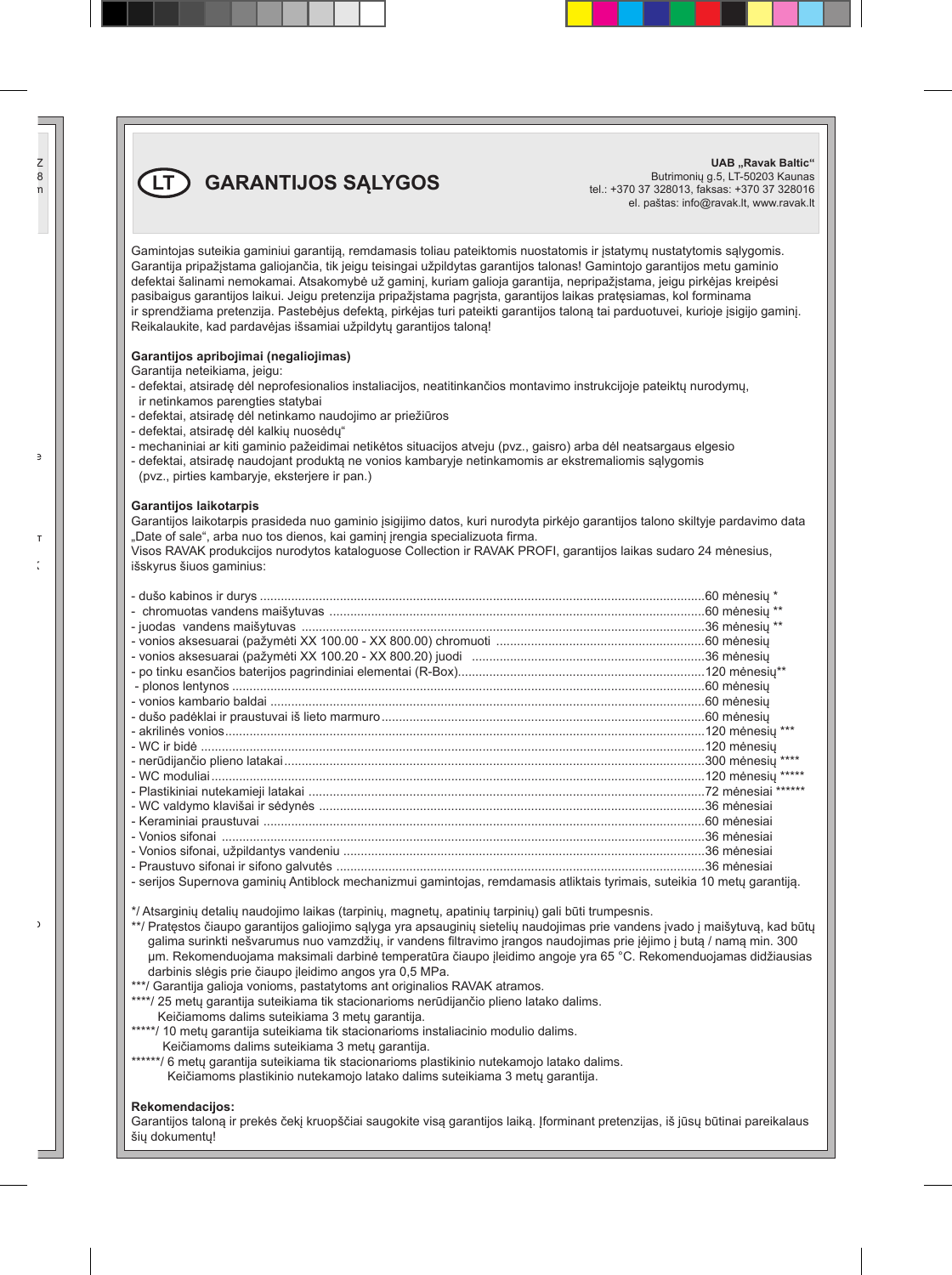**LV GARANTIJAS NOTEIKUMI EXAVAK a.s.**, Obecnická 285, 261 01 Příbram I, CZ

tel.: +420 318 427 111, fax: +420 318 427 278 e-mail: export@ravak.cz, web: www.ravak.com

Ražotājs piedāvā paplašinātu garantiju saviem izstrādājumiem saskaņā ar šādu apdrošināšanas politiku un tiesiskajiem nosacījumiem. Garantija ir spēkā vienīgi tad, ja tā tikusi atbilstoši un pilnībā aizpildīta! Ražotāja garantijas noteikumi dod klientam tiesības bez maksas saņemt iegādāto izstrādājumu defektu novēršanas pakalpojumus. Tiesiskā atbildība par defektīviem izstrādājumiem, uz kuriem attiecas garantija, izbeidzas, ja pieprasījums netiek iesniegs garantijas termiņa laikā. Garantijas periods tiek pagarināts par tādu periodu, kādu produkts atrodas remontā un garantijas prasība tikusi atzīta un apmierināta. Klients uzņemas atbildību par garantijas prasības iesniegšanu pārdevējam, kurš ir norādīts uz garantijas talona zem termina "pārdevējs". Savu interešu vārdā, pārliecinieties, ka garantijas talons ir aizpildīts!

#### **Ierobežots garantijas derīgums:** Garantija neattiecas uz:

- defekti, kas radušies tādas neprofesionālas uzstādīšanas rezultātā, kura neatbilst montāžas instrukcijās sniegtajiem norādījumiem un konstrukcijas gatavībai
- defekti, kas radušies nepareizas lietošanas vai neatbilstošas apkopes dēļ
- kaļķakmens nosēdumu izraisīti defekti
- mehāniski vai citi izstrādājuma bojājumi neparedzētā situācijā (piemēram, ugunsgrēka gadījumā) vai nevērīgas lietošanas rezultātā
- defekti, kas radušies, lietojot izstrādājumu ārpus vannas istabas nepareizos vai ekstrēmos apstākļos (piemēram, saunas telpā vai ārā)

#### **Garantijas termiņš:**

Garantijas termiņš tiek noteikts no datuma, kad pircējs saņem izstrādājumu un kas garantijas talonā tiek saukts par "pārdošanas datumu", vai no datuma, kad izstrādājumu nodod ekspluatācija sertificēta persona vai uzņēmums.

#### **Garantijas termiņš dažādiem izstrādājumiem ir atšķirīgs:**

| Uz visiem norādītaiem Collection un RAVAK PROFI kataloga produktiem garantijas laiks ir 24 mēneši, izņemot šos produktus: |  |
|---------------------------------------------------------------------------------------------------------------------------|--|
|                                                                                                                           |  |
|                                                                                                                           |  |
|                                                                                                                           |  |
|                                                                                                                           |  |
|                                                                                                                           |  |
|                                                                                                                           |  |
|                                                                                                                           |  |
|                                                                                                                           |  |
|                                                                                                                           |  |
|                                                                                                                           |  |
|                                                                                                                           |  |
|                                                                                                                           |  |
|                                                                                                                           |  |
|                                                                                                                           |  |
|                                                                                                                           |  |
|                                                                                                                           |  |
|                                                                                                                           |  |
|                                                                                                                           |  |
|                                                                                                                           |  |
| - Balstoties uz minimālā darba mūža testu ar 1 000 000 atvēršanas reizēm, ražotāis dod 10 gadu garantiju tehniskajam      |  |
| risinājumam AntiBlock.                                                                                                    |  |

- \*/ Ekspluatācijas laiks palīgmateriāliem ( blīvgumijām, magnētiem, apakšējām blīvgumijām) var būt īsāks.
- \*\*/ Nosacīta 10 gadu garantija Inspiration sērijas vannām ir atkarīga no pareizas atbalsta sistēmas izmantošanas atsevišķi stāvošām vannām vai vannas uzstādīšanas RAVAK nodrošinātajos polistirēna balstos.
- \*\*\*/ Lai jaucējkrāniem būtu spēkā pagarinātā garantija, ūdens ieplūdes atverē ūdens krāna pusē ir jāizmanto aizsargfiltra sietini, kas aiztur netīrumus no caurulēm, kā arī jāizmanto ūdens filtrēšanas ierīce vismaz 300 µm dalinu izmēram pie ieplūdes atveres dzīvoklī/mājā. Ieteicamā maksimālā darba temperatūra pie jaucējkrāna ieejas ir 65 °C. Ieteicamais maksimālais darba spiediens pie jaucējkrāna ieejas ir 0,5 MPa.
- \*\*\*\*/ 25 gadi garantija attiecās tikai uz stacionārām renes daļām no nerūsējoša tērauda.Maināmām daļām 3 gadi garantija. \*\*\*\*\*/ 10 gadi garantija attiecās tikai uz stacionārām iebūvējama rāmja daļām. Maināmām daļām 3 gadi garantija.
- \*\*\*\*\*\*/ 6 gadu garantija attiecas uz nekustīgām, stacionārām plastmasas notekreņu detaļām. Uz kustīgām plastmasas detaļām ir 3 gadu garantija.

#### **Rekomendācijas:**

Rakstiska garantija, pārdošanas čeks un dokumenti, kas apliecina profesionālu izstrādājuma uzstādīšanu jāuzglabā drošā vietā visu garantijas laiku. Sūdzību gadījumā būs nepieciešami oriģinālie dokumenti.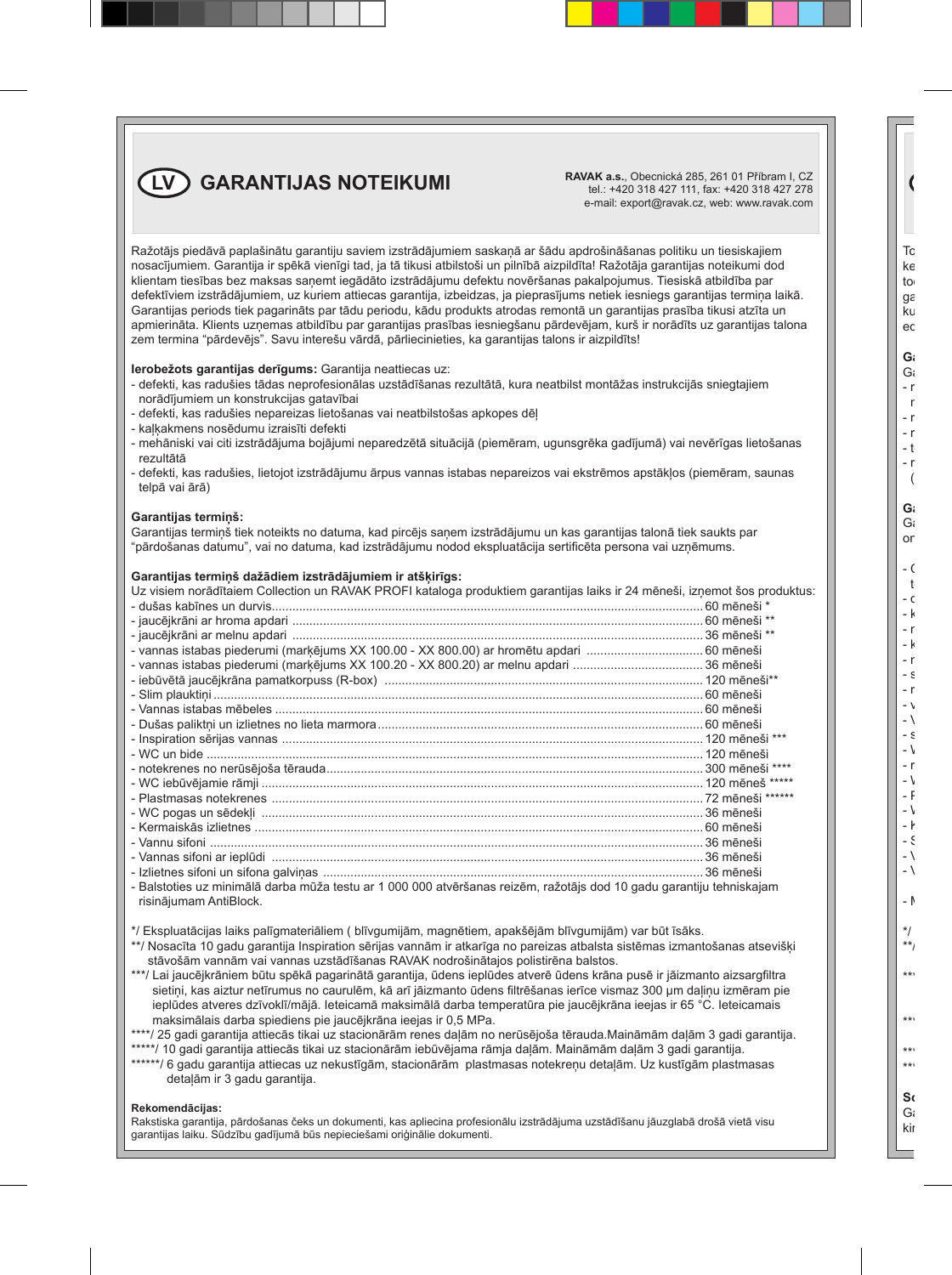**EE GARANTIITINGIMUSED RAVAK a.s.**, Obecnická 285, 261 01 Příbram I, CZ

tel.: +420 318 427 111, fax: +420 318 427 278 e-mail: export@ravak.cz, web: www.ravak.com

Tootja annab oma toodetele laiendatud garantii lähtudes järgmistest pőhimőtetest ja őiguslikest tingimustest. Garantii kehtib vaid tingimusel, kui käesolev kaart on korrektselt ja täielikult täidetud. Pakutav garantii annab kliendile őiguse ostetud tootel esineda vőivaid defekte tasuta parandada. Őiguslik vastutus garantii all olevate defektsete toodete eest aegub, kui garantiinőuet ei ole esitatud garantiiaja jooksul. Garantiiaeg pikeneb selle aja vőrra, kui kaua toode remondis on ja mis kulub leitud vea parandamisele. Kliendi kohustuseks on esitada garantiinőue edasimüüjale, kes on käesoleval kaardil edasimüüjaks märgitud. Teie enda huvides on kontrollida, et garantiikaart oleks korrektselt ja täielikult täidetud.

#### **Garantii piiratud kehtivus:**

Garantii ei kehti järgmistes oludes:

- rikkeid, mille on põhjustanud oskamatu paigaldamine, mis ei ole kooskõlas paigaldusjuhendis esitatud ja ehituslike nõuetega;
- rikkeid, mis on tekkinud ebaõige kasutamise või hooldamise tõttu;
- rikkeid, mis on tekkinud katlakivi ladestumise tõttu;"
- toote mehaanilist ja muud kahjustumist ootamatu olukorra (näiteks tulekahju) või hooletu käsitsemise tõttu;
- rikkeid, mis on tekkinud toote kasutamise tõttu väljaspool vannituba ebaõigetes või äärmuslikes tingimustes (näiteks saunas, välitingimustes jne);

#### **Garantii kestus:**

Garantii hakkab kehtima kuupäevast, mil ostia toote kätte saab (märgitud garantiikaardile ostukuupäevana) vői millal toode on sertifitseeritud isiku vői ettevőtte poolt paigaldatud. Erinevatele toodetele kehtivad järgmise pikkusega garantiid:

- Collection ja RAVAK PROFI kataloogides olevale RAVAK toodangule kehtib 24 kuune garantiiperiood v.ä. järgmised tooted:

- Minimaalse eluea (1 000 000 avamist) testimise pőhjal annab tootja tehnilisele lahendusele AntiBlock 10-aastase garantii.

\*/ Kulumaterjalide (tihendid, magnetid, alumised tihendid) kasutusiga võib olla lühem.

- \*\*/ Tingimuslik garantii (10 aastat) sarja Inspiration vannidele sőltub vannide őige tugisüsteemi kasutamisest vői RAVAKi polüstüreentoele paigaldamisest.
- \*\*\*/ Segistite pikendatud garantii tingimus on kaitsesõelte kasutamine vee segistisse sisenemise kohtades torustikus esineva mustuse kinnipüüdmiseks ja vähemalt 300 μm veefiltri kasutamine maja või korteri veesisendis. Soovitatav maksimaalne töötemperatuur segisti sisendis on 65 °C. Soovitatav maksimaalne töörõhk segisti sisendis on 0,5 MPa.
- \*\*\*\*/ 25 aastane garantii roostevabast terasest statsionaarsetele rennide osadele. Vahetatavate osade garantiiaeg on 3 aastat.

\*\*\*\*\*/ 10 aastane garantii paigaldusmooduli statsionaarsetele osadele. Vahetatavate osade garantiiaeg on 3 aastat. \*\*\*\*\*\*/ 6a garantii kehtib ainult äravoolu statsionaarsetele osadele. Tagavaraosadele kehtib 3a garantii.

#### **Soovitused:**

Garantiikaarti, ostutšekki ja toote professionaalset paigaldamist kinnitavaid dokumente tuleks hoida kogu garantiiaja jooksul kindlas kohas. Garantiinőude esitamisel on vaja ka originaaldokumente.